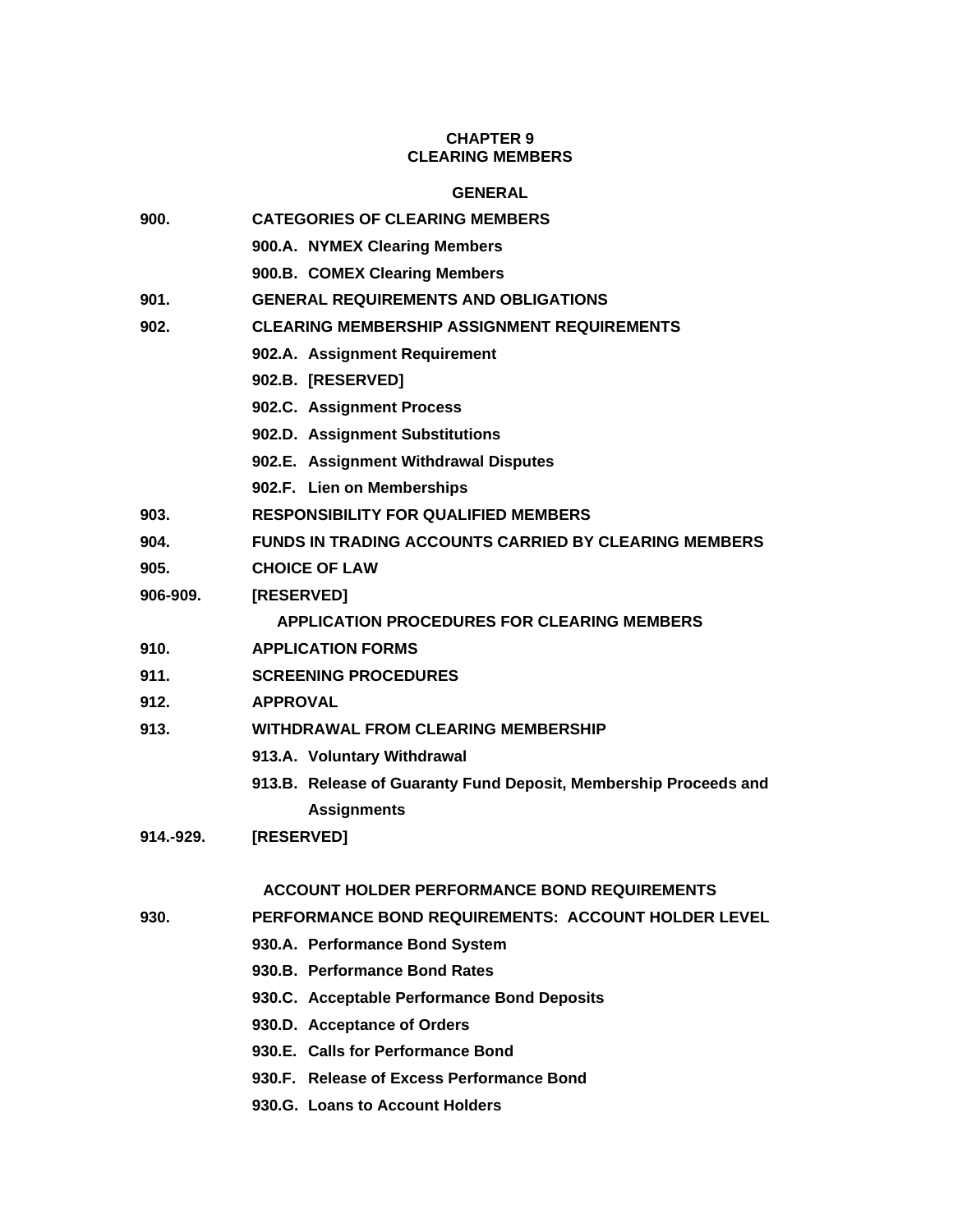- **930.H. Aggregation of Accounts and Positions**
- **930.I. Risk Profile of Accounts**
- **930.J. Omnibus Accounts**
- **930.K. Liquidation of Accounts**
- **903.L. Clearing House Authority to Require Additional Performance Bond**
- **930.M. Failure to Maintain Performance Bond Requirements**
- **930.N. OTC Derivatives Undermargined Capital Charge**
- **931.-948. [RESERVED]**
- **949. CREDIT CONTROLS**

## **SALES PRACTICES AND CUSTOMER PROTECTION**

- **950. SUPERVISION**
- **951. DISCLOSURE REQUIREMENTS**
- **952. SALES COMMUNICATIONS**
- **953. PROMOTIONAL MATERIAL**
- **954, CUSTOMER COMPLAINTS**
- **955. ASSIGNMENT AND NOTIFICATION OF EXERCISE NOTICES**
- **956. DISCRETIONARY, CONTROLLED AND MANAGED ACCOUNTS**
	- **956.A. Requirements**
	- **956.B. Presumption of Authority**
	- **956.C. Supervision and Trading of Discretionary Trading Accounts**
	- **956.D. Position Limits**
	- **956.E. Exceptions**
- **957. CONFIRMATIONS TO CUSTOMERS**
- **958. BRANCH OFFICES, GUARANTEED INTRODUCING BROKERS, AND ASSOCIATED PERSONS**
- **959. [RESERVED]**

## **OMNIBUS AND CARRYING BROKER ACCOUNTS**

- **960. OMNIBUS AND CARRYING BROKER ACCOUNTS**
- **961.-969. [RESERVED]**

**FINANCIAL REQUIREMENTS AND FINANCIAL EMERGENCIES**

- **970. FINANCIAL REQUIREMENTS**
- **971. SEGREGATION, SECURED AND CLEARED SWAPS CUSTOMER ACCOUNT REQUIREMENTS**
- **972. REDUCTIONS IN CAPITAL**
- **973. CUSTOMER ACCOUNTS WITH THE CLEARING HOUSE**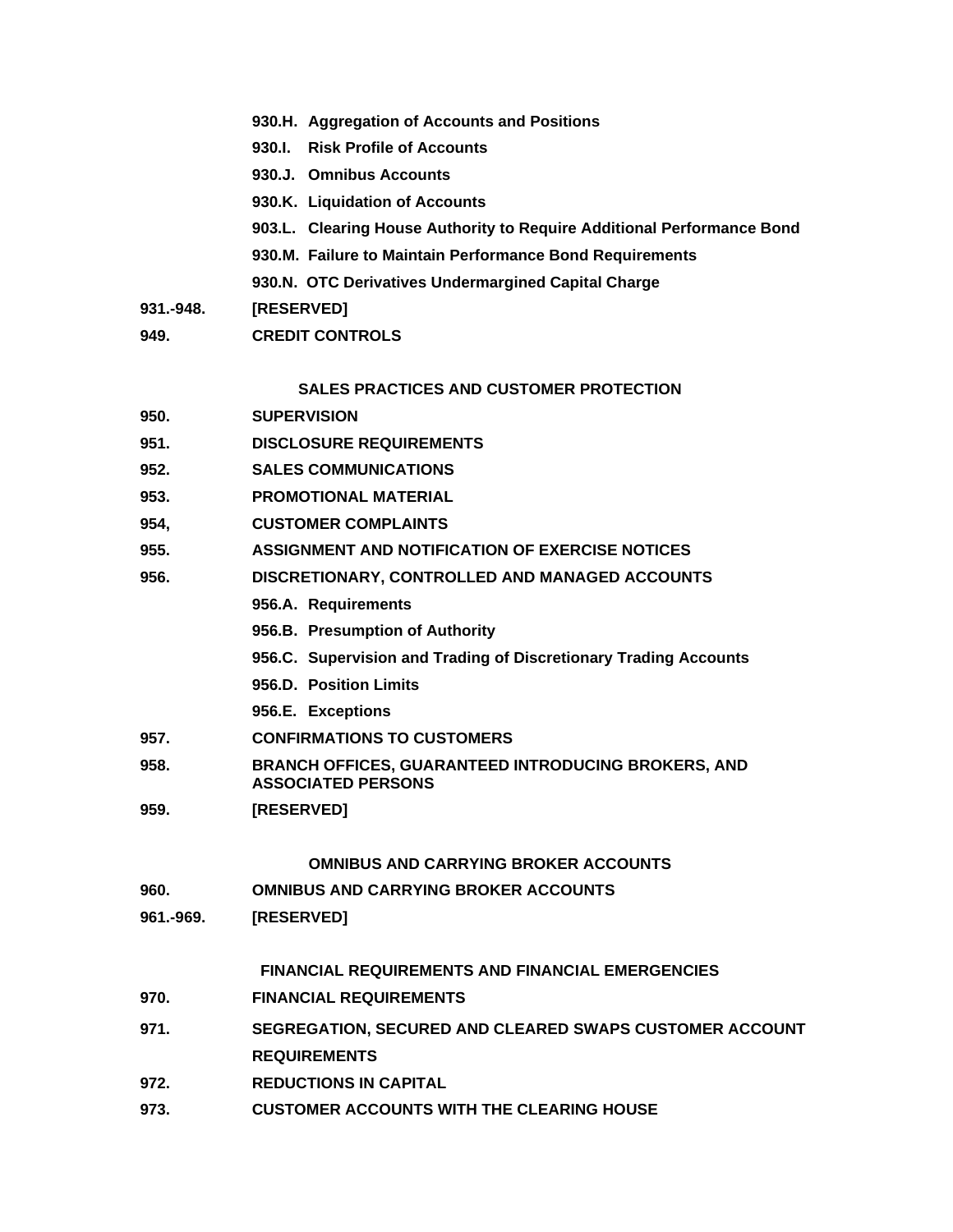- **974. SUSPENSION OF MEMBER FIRM PRIVILEGES**
- **975. EMERGENCY FINANCIAL CONDITIONS**
- **976. SUSPENSION OF CLEARING MEMBERS**
- **977. SUSPENSION OF OFFICERS OR PARTNERS**
- **978. OPEN TRADES OF SUSPENDED CLEARING MEMBERS**
- **979. SUSPENDED OR EXPELLED CLEARING MEMBERS**

# **RECORDS AND REPORTS**

- **980. REQUIRED RECORDS AND REPORTS**
- **981. ANTI-MONEY LAUNDERING AND ECONOMIC SANCTIONS COMPLIANCE**
- **982. RISK MANAGEMENT**
- **983. DISASTER RECOVERY AND BUSINESS CONTINUITY**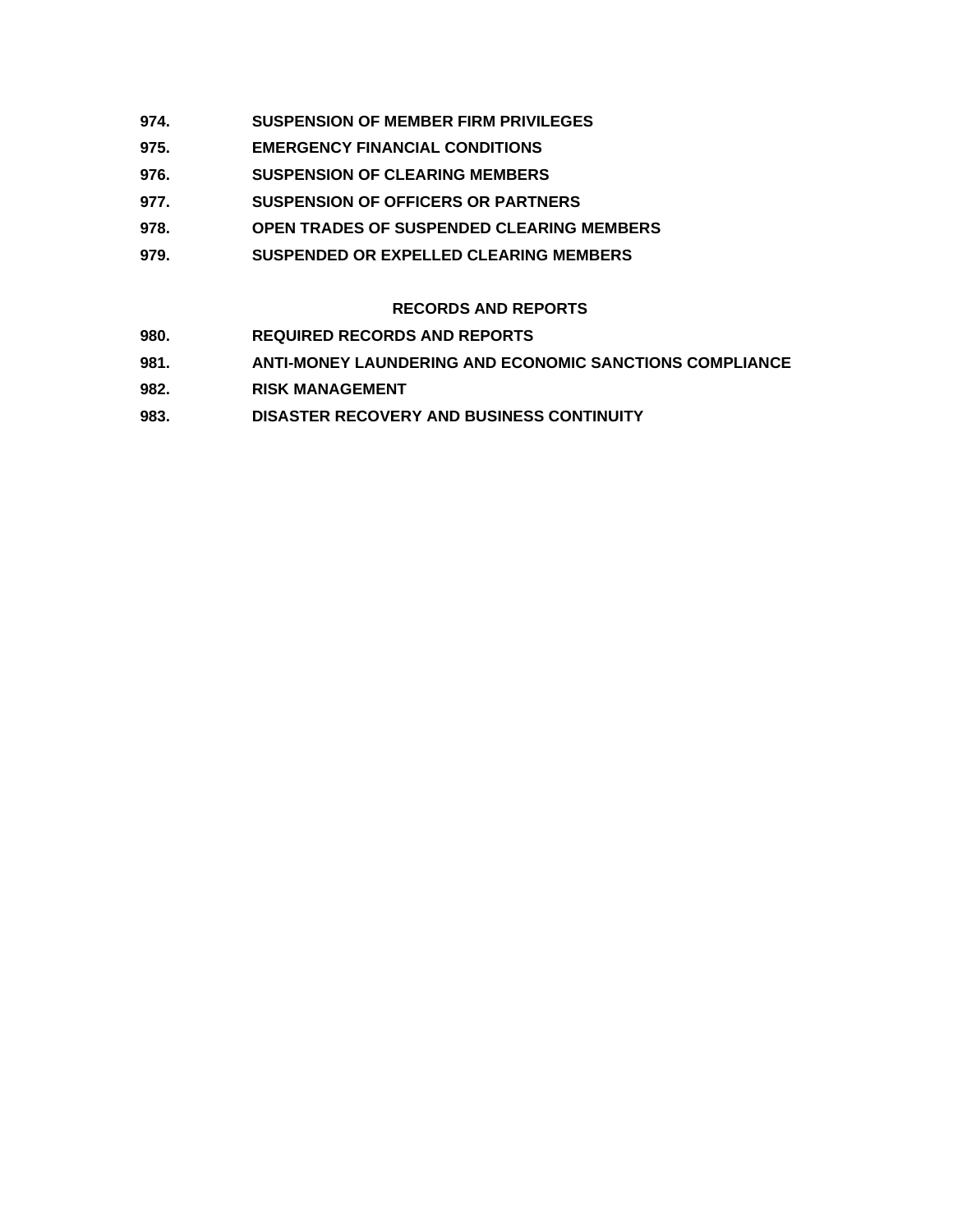# **Chapter 9 Clearing Members**

### **900. CATEGORIES OF CLEARING MEMBERS**

The Exchange may establish different clearing member categories, including but not limited to OTC Clearing Member categories, and alter the rights and responsibilities of such categories.

The term "clearing member" as used in the Rules, shall include all clearing member categories established by the Exchange unless otherwise specified.

#### **900.A. NYMEX Clearing Members**

NYMEX Clearing Members shall have all applicable rights, responsibilities and privileges attendant thereto, subject to the provisions of these rules and shall be qualified to clear transactions for all NYMEX products and any COMEX products for which cross-divisional trading privileges have been granted by the Board.

NYMEX Clearing Members receive non-member fees. NYMEX Clearing Members with shares are those clearing members that maintain CME Group Class A shares in accordance with NYMEX Rule 106.J. Member Firm requirements in order to receive member rates.

### **900.B. COMEX Clearing Members**

COMEX Clearing Members shall have all applicable rights, responsibilities and privileges attendant thereto, subject to the provisions of these rules and shall be qualified to clear transactions for all COMEX products and any NYMEX products for which cross-divisional trading privileges have been granted by the Board.

### **901. GENERAL REQUIREMENTS AND OBLIGATIONS**

Membership in the Clearing House is a privilege and license granted by the Board and may be withdrawn by the Board for cause at any time. Clearing House staff may grant exemptions to the General Requirements and Obligations set forth below for Clearing Members if it is determined that such an exemption will not jeopardize the financial integrity of the Clearing House. Subject to such exemptions, each applicant for qualification as a clearing member must satisfy the following requirements:

A. It shall be a corporation (defined by the Rules of the Exchange to include a limited liability company), partnership or other entity approved by Exchange staff. It shall agree to: 1) abide by all Exchange Rules and to cooperate in their enforcement; 2) be responsible, even after it has withdrawn as a clearing member, for any violations of Exchange Rules committed by it while it was a clearing member; and 3) continue to meet all requirements applicable to clearing members, including all financial requirements provided by these rules;

B. It shall have an authorized representative (i.e., officer, principal, or partner) who shall represent the clearing member before the Exchange and its committees. Such authorized representative shall be responsible to the Exchange for any representations made to the Exchange as if such person were a member as defined by Rule 400.

C. It shall be qualified to do business in the State of Illinois or the State of New York or have a valid agency agreement with an entity qualified to do business in the State of Illinois or the State of New York;

D. It shall be engaged in or demonstrate immediate capacity to engage in the conduct of the business of a clearing member;

E. It shall demonstrate such fiscal and moral integrity as would justify the Clearing House's assumption of the risks inherent in clearing its trades;

F. It shall demonstrate financial capitalization commensurate with Exchange requirements as set by the Clearing House Risk Committee;

G. If any person directly or indirectly controls, owns 10% or more of, or has the right to 10% or more of the profits of two or more clearing members, then each such clearing member shall guarantee the obligations of the others to the Clearing House and shall execute a written guarantee to the Clearing House on a form approved by the Clearing House.

H. It shall notify the Exchange prior to any significant business transaction or significant change in operations which shall include, but is not limited to the following:

1. The merger, combination or consolidation between the clearing member and another person or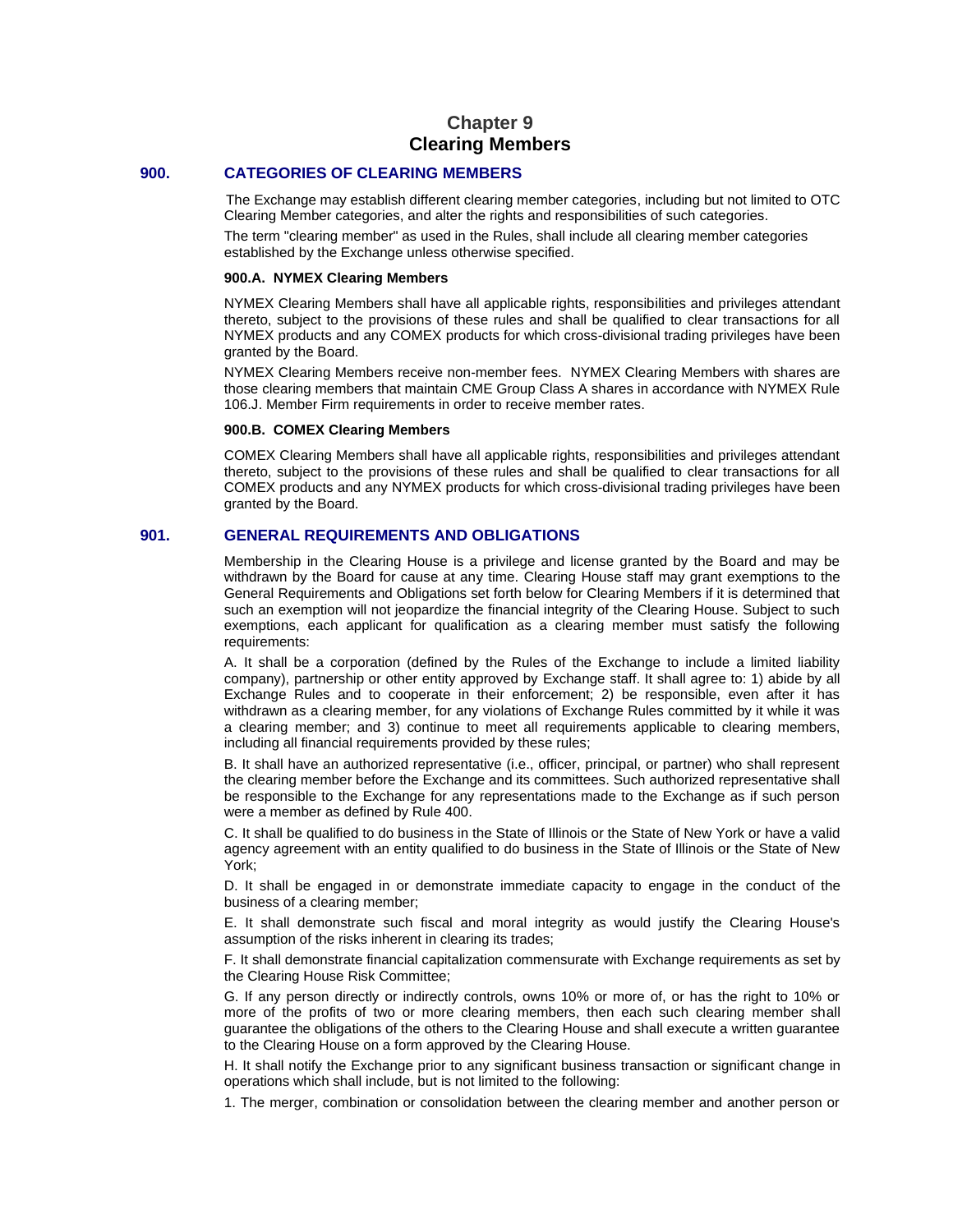entity;

2. The assumption or guarantee by the clearing member of all or substantially all of the liabilities of another in connection with a direct or indirect acquisition of all or substantially all of that person's or entity's assets;

3. The sale by the clearing member of a significant part of its business and/or assets to another person or entity;

4. A change in the direct or indirect beneficial ownership of 20% or more of the clearing member; and

5. Any change in the system provider used by the clearing member to process its trades.

The relevant committee or Exchange staff, upon such notice, may disapprove or approve, subject to certain conditions, such changes in structure or operations if it determines that the proposed change could jeopardize the financial or operational integrity of the Exchange or the Clearing House. For purposes of this Rule, the Clearing House Oversight Committee shall be the relevant committee with respect to corporate organization and structure changes and the Clearing House Risk Committee shall be the relevant committee with respect to all other changes.

I. It shall agree to guarantee and assume complete responsibility for the financial obligations attendant to: 1) all trades and orders executed or accepted for execution by a member it qualifies, including trades and orders executed, or which such member fails to execute, negligently, fraudulently or in violation of Exchange rules; 2) an unpaid arbitration award issued by a panel of the Arbitration Committee against a member it qualifies in circumstances where the dispute is related to a matter described in number 1) above; 3) an unpaid restitution order issued against a member it qualifies by a panel of the Business Conduct Committee, the Clearing House Risk Committee or a hearing panel of the Board of Directors; and 4) unpaid Exchange disciplinary fines imposed upon a member it qualifies if the member is also an employee of the clearing member or its affiliate, subject to a determination by the sanctioning entity. The Exchange discontinued use of the term "qualifies a member" effective at the close of business on November 30, 2018. A clearing member's responsibility for a member it qualifies on or prior to the effective date shall continue in accordance with this Rule.

J. It shall notify the Financial and Regulatory Surveillance Department in a timely manner of any material change in key personnel who are responsible to act on behalf of the clearing member.

### K. [Reserved]

L. [Reserved]

M. It shall guarantee and assume financial responsibility for all trading activity routed through a Globex portal, or routed through any other electronic trading system to CME for clearing of such transactions. Such activity is guaranteed to CME by the clearing member via any connection, terminal, link, telecommunications hub or handheld unit provided by the clearing member to a third party as well as any other applicable electronic trading systems and terminals that the clearing member provides to a third party to enter orders.

N. It shall be responsible for the acts of Globex terminal operators accessing the Globex system through its connections, including direct connections or other connections that it provides to firms that are under common ownership with it. It shall be the duty of the clearing member to supervise its employees and agents acting as Globex terminal operators to ensure such employees and agents comply with Exchange rules, and any violation of Exchange rules by such terminal operators shall be considered a violation by the clearing member.

#### O. [Reserved]

P. Each clearing member shall use systems and appropriate procedures to track accurately, and to provide to the Clearing House accurately, the positions and collateral of each of its cleared swaps customers.

Q. Requirement to Establish Uncommitted Repo. Each clearing member that is a U.S. Government Securities Broker-Dealer or has a U.S. Government Securities Broker-Dealer affiliate shall enter into (or arrange for such affiliate, or an affiliate that is a bank, to enter into) a master repurchase agreement with CME on terms substantially similar to those set out by the Clearing House. Each clearing member that has entered into such master repurchase agreement shall (or shall cause its affiliate that has entered into such master repurchase agreement to) periodically test repurchase transactions with the Clearing House when requested by the Clearing House.

### R. Reserved

S. The obligation of a clearing member to pay settlement variation during each settlement cycle is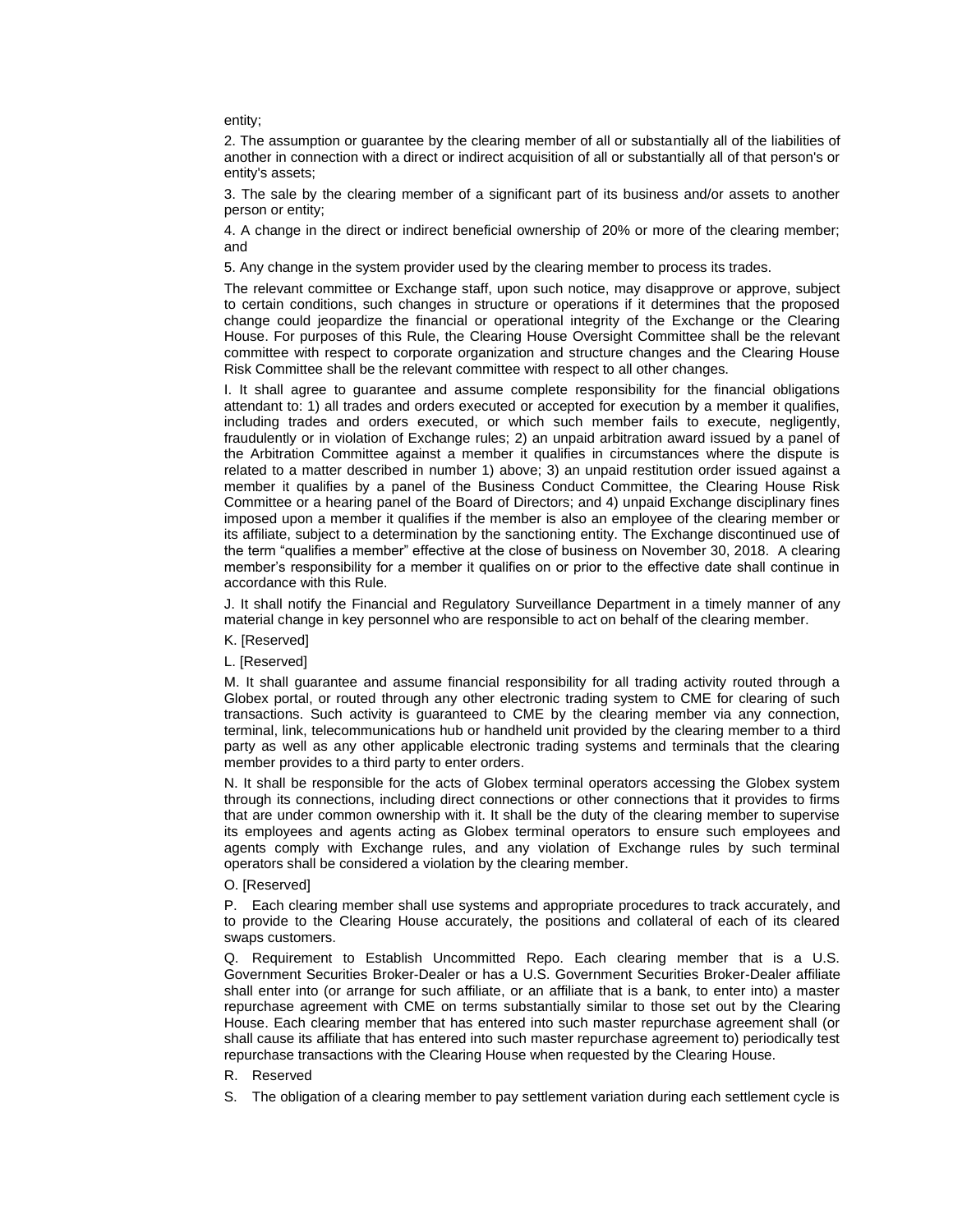satisfied when all required cash is credited as a settlement variation payment into the correct CME bank account at the relevant settlement bank. The obligation of a clearing member to post performance bond during each settlement cycle is satisfied when all required assets are deposited as performance bond into the correct CME bank account at the relevant custodial bank.

T. To clear transactions in futures or options on futures executed on or subject to the rules of a foreign board of trade identified in CME Rule 8C04, the applicant must meet any other conditions that the Clearing House may require.

## **902. CLEARING MEMBERSHIP ASSIGNMENT REQUIREMENTS**

#### **902.A. Assignment Requirement**

Subject to exemptions granted by Exchange staff, each clearing member shall have at least two Exchange memberships in each Division in which it desires clearing member privileges assigned to the Clearing House.

At least one membership required for clearing membership pursuant to this rule must be owned by the clearing member or a person, including a parent company, with an acceptable proprietary interest in such clearing member, if such clearing member was approved for membership after July 1, 2009. The second membership may be independently assigned.

A clearing member approved for membership on or before July 1, 2009, may continue to maintain the same number of independent membership assignments as the clearing member held on July 1, 2009. If a clearing member approved on or before July 1, 2009, or a person with an acceptable proprietary interest in the clearing member, subsequently purchases a membership and substitutes such asset for one which was previously an independent assignment, such membership must thereafter be owned by the clearing member or a person with an acceptable proprietary interest if necessary to meet the minimum requirements of the previous paragraph.

Upon default of a clearing member in meeting its obligations to the Clearing House or upon the Clearing House Risk Committee's determination that a clearing member's financial position jeopardizes the financial integrity of the Clearing House, the Clearing House may direct the sale of any or all of the clearing member's assigned memberships. The proceeds from the sale of the memberships shall be used to satisfy Rule 110 obligations.

#### **902.B. [Reserved]**

#### **902.C. Assignment Process**

A membership may be assigned upon the completion of an Exchange-approved form. A membership may be assigned on behalf of only one clearing member and may not be subject to any Rule 110 claims at the time of assignment. Upon submitting an assignment form to the Membership Services Department, the membership shall be notified of the assignment. Parties will have ten days after the notification of the assignment to submit any Rule 110 claims against the membership being assigned. After all Rule 110 claims have been resolved to the satisfaction of the Exchange, the membership shall be assigned.

#### **902.D. Assignment Substitutions**

A clearing member may substitute a membership for an assigned membership provided that the clearing member continues to meet the assignment requirements of this Rule.

#### **902.E. Assignment Withdrawal Disputes**

In the event a member wants to withdraw his assigned membership over the objection of the clearing member to which the membership is assigned, such member must request permission to do so from Clearing House staff. The request must be in writing with a copy delivered to the clearing member to which the membership is assigned.

#### **902.F. Lien on Memberships**

Each Clearing Member hereby grants to the Clearing House a first priority and unencumbered lien against all memberships required for clearing membership by the Exchange.

## **903. RESPONSIBILITY FOR QUALIFIED MEMBERS**

A. A clearing member that qualifies a member thereby guarantees and assumes complete responsibility for the financial obligations attendant to: 1) all trades and orders executed or accepted for execution by such member, including trades or orders executed, or which such member fails to execute, negligently, fraudulently or in violation of Exchange rules; 2) an unpaid arbitration award issued by a panel of the Arbitration Committee against such member in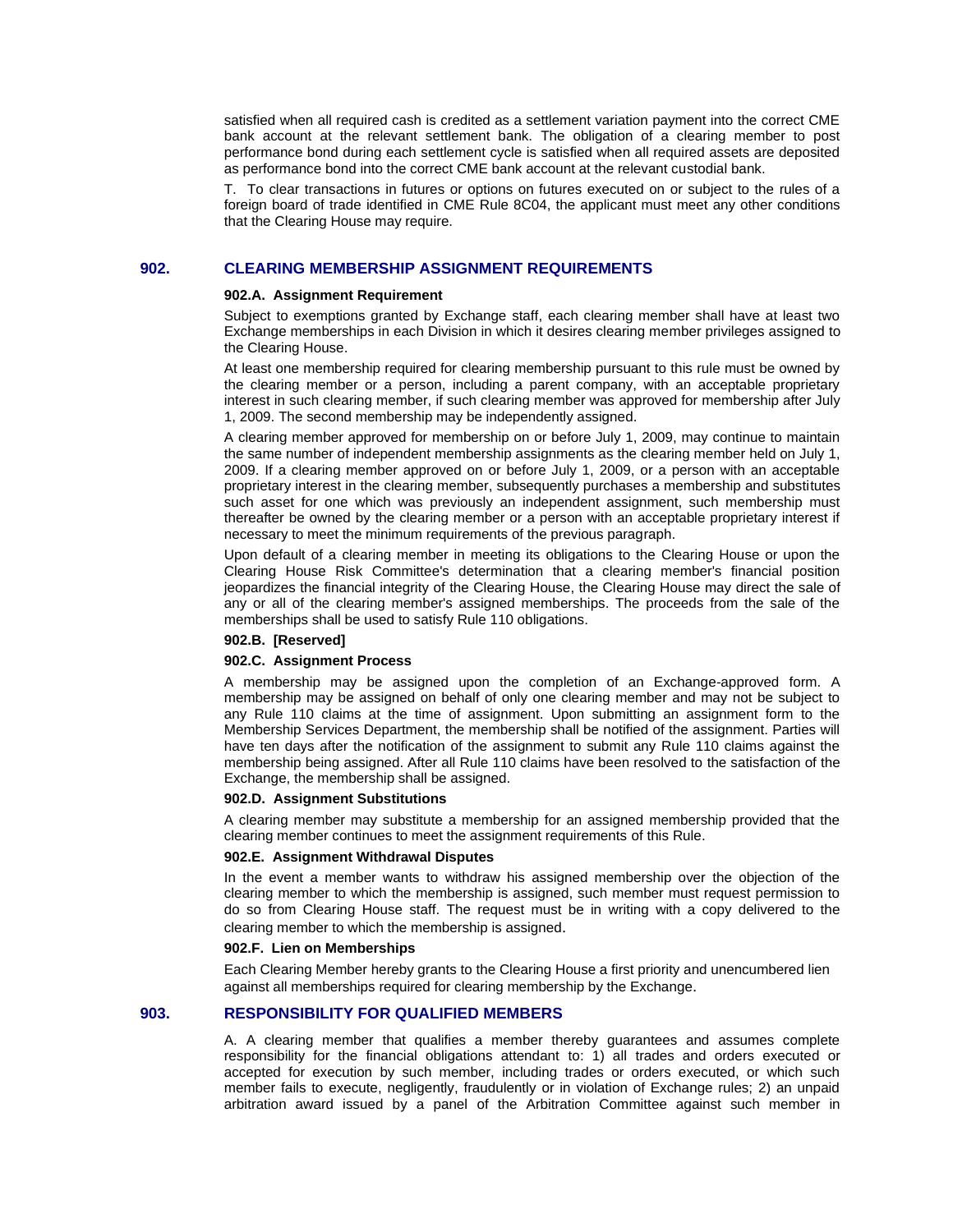circumstances where the dispute is related to a matter described in number 1) above; 3) an unpaid restitution order issued against such member by a panel of the Business Conduct Committee, the Clearing House Risk Committee or a hearing panel of the Board of Directors; and 4) unpaid Exchange disciplinary fines imposed upon such member if the member is also an employee of the clearing member or its affiliate, subject to a determination by the sanctioning entity. The Exchange discontinued use of the term "qualifies a member" effective at the close of business on November 30, 2018. A clearing member's responsibility for a member it qualifies on or prior to the effective date shall continue in accordance with this Rule.

B.-F. [Reserved]

G. No clearing member shall provide access to Globex or ClearPort, or clear any trade for, an employee or other representative of another clearing member without the written consent of such other clearing member. No clearing member shall provide access to Globex or ClearPort, or clear any trade for, a person in a partnership with another clearing member without the written consent of all partners. Such written consent shall be filed with the Membership Services Department.

### **904. FUNDS IN TRADING ACCOUNTS CARRIED BY CLEARING MEMBERS**

If a Member (as defined in Rule 400) trades in excess of written limits prescribed by his guaranteeing clearing member without sufficient funds in his account to margin the position, or if the Member is alleged to have engaged in reckless and unbusinesslike dealing inconsistent with just and equitable principles of trade, and such trades are profitable, the disposition of any and all funds in the applicable trading account(s) may be suspended by the carrying clearing member. The claim of a carrying clearing member to such profits shall be submitted to arbitration pursuant to the provisions of Chapter 6. The Member may request a hearing to be held as soon as practicable before a Chairman of the Arbitration Committee to determine the amount of any profits that should remain subject to a continued suspension pending an arbitration hearing on the full merits of the claim.

## **905. CHOICE OF LAW**

(a) THE RULES OF THE EXCHANGE SHALL BE GOVERNED BY AND CONSTRUED IN ACCORDANCE WITH THE LAWS OF THE STATE OF ILLINOIS, WITHOUT GIVING EFFECT TO ITS CONFLICT-OF-LAW PRINCIPLES. EXCEPT AS OTHERWISE PROVIDED IN CHAPTERS 4, 5 AND 6 OF THE RULEBOOK, ANY ACTION, CLAIM, DISPUTE OR LITIGATION OF ANY KIND BETWEEN THE CLEARING MEMBER AND THE EXCHANGE ARISING FROM THE CLEARING MEMBER'S MEMBERSHIP IN THE EXCHANGE SHALL BE ADJUCIDATED IN A FEDERAL OR STATE COURT IN CHICAGO, ILLINOIS. CLEARING MEMBERS CONSENT TO THE JURISDICTION OF SUCH COURT AND TO SERVICE OF PROCESS BY ANY MEANS AUTHORIZED BY ILLINOIS OR U.S. FEDERAL LAW, AND SHALL NOT SEEK TO TRANSFER THE VENUE OF SUCH LITIGATION.

(b) EACH CLEARING MEMBER IRREVOCABLY WAIVES, WITH RESPECT TO ITSELF AND ITS REVENUES AND ASSETS, ANY IMMUNITY ON THE GROUND OF SOVEREIGNTY OR OTHER SIMILAR GROUNDS FROM SUIT, JURISDICTION OF ANY COURT, INJUNCTIVE RELIEF, ORDER FOR SPECIFIC PERFORMANCE OR FOR RECOVERY OF PROPERTY, ATTACHMENT OF ASSETS, AND EXECUTION OR ENFORCEMENT OF ANY JUDGMENT TO WHICH IT OR ITS REVENUES OR ASSETS MIGHT OTHERWISE BE ENTITLED IN ANY PROCEEDINGS IN THE COURTS OF ANY JURISDICTION, AND IRREVOCABLY AGREES THAT IT WILL NOT CLAIM ANY SUCH IMMUNITY IN ANY PROCEEDINGS.

## **906.-909. [RESERVED]**

## **910. APPLICATION FORMS**

Applicants for clearing membership shall submit an application, financial statements and other documentation as Clearing House staff shall require.

## **911. SCREENING PROCEDURES**

Upon receipt of an application, the Financial and Regulatory Surveillance Department shall investigate the applicant's qualifications, which may include an examination of the books and records of the applicant.

## **912. APPROVAL**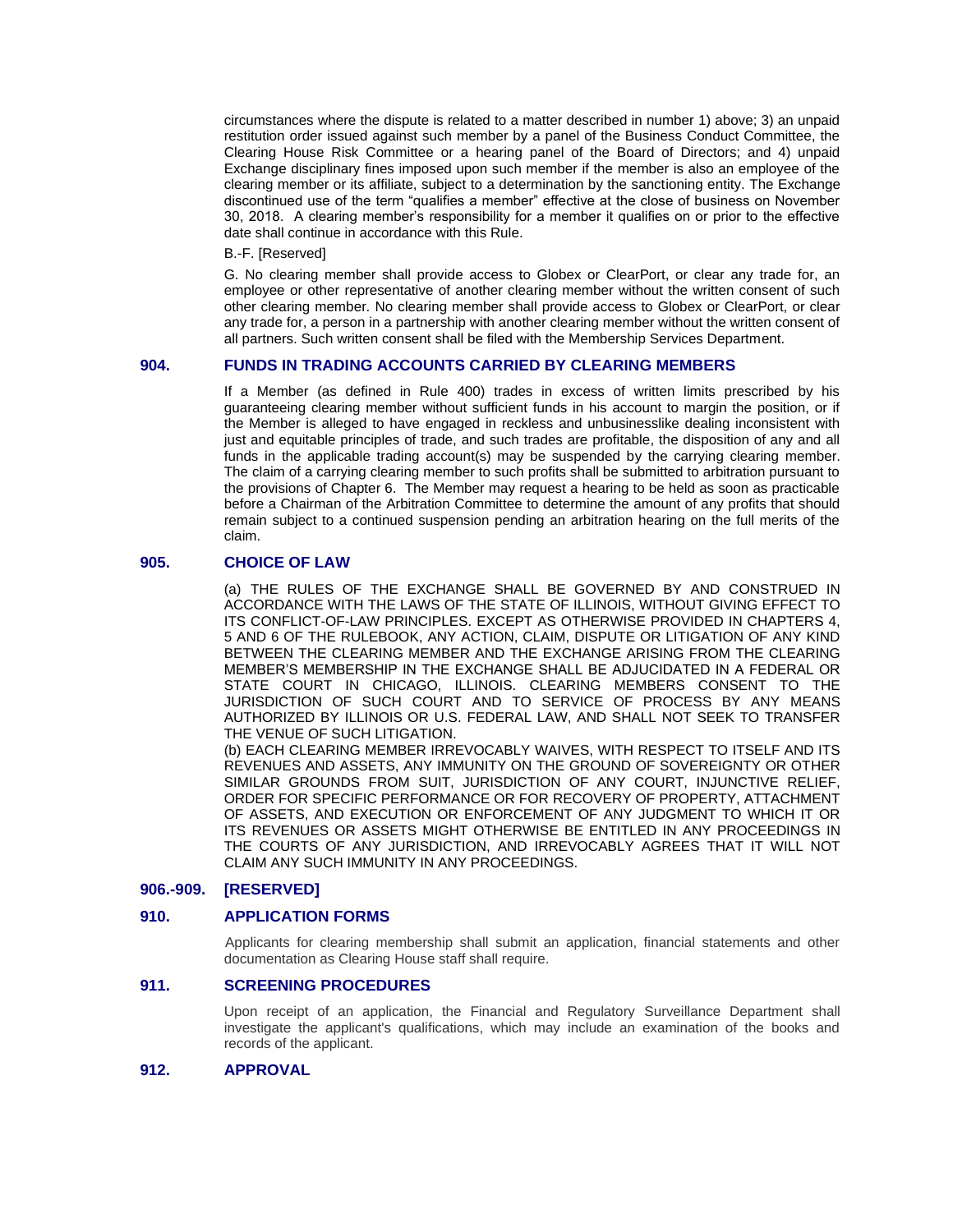An applicant for clearing membership receiving a majority vote of the Clearing House Oversight Committee shall be approved effective immediately.

An applicant that fails to receive a majority vote shall be informed by the Clearing House Oversight Committee chairman and shall have 10 days thereafter to file an appeal to the Board seeking further consideration. The Board may approve the applicant by a majority vote if it is satisfied that the Clearing House Oversight Committee's decision was arbitrary, capricious or an abuse of the Clearing House Oversight Committee's discretion.

## **913. WITHDRAWAL FROM CLEARING MEMBERSHIP**

### **913.A. Voluntary Withdrawal**

A clearing member that intends to withdraw from clearing membership for Base Guaranty Fund Products shall provide written notice of such intent to the Clearing House and the Clearing House Oversight Committee. A clearing member's withdrawal shall be effective on the earlier of (i) the date Clearing House Staff approves such withdrawal or (ii) the 10th Business Day following the date of the clearing cycle in which the withdrawing clearing member liquidates or transfers to an appropriate clearing member all of its open customer and house positions in Base Guaranty Fund Products (such earlier date, the "Base Withdrawal Date"); provided that the withdrawing clearing member shall remain liable for Base Guaranty Fund contributions and assessments in accordance with Rule 913.B. Promptly following the Base Withdrawal Date, the Clearing House shall post a notice of the clearing member's withdrawal.

### **913.B. Release of Guaranty Fund Deposit, Membership Proceeds and Assignments**

When a clearing member withdraws from clearing membership for Base Guaranty Fund Products (whether voluntarily or involuntarily), its Base Guaranty Fund deposit, the proceeds from the sale of its memberships assigned for clearing qualification or any other deposits required by the Clearing House, and any remaining assets available to the Clearing House associated with Base Guaranty Fund Products including, but not limited to, memberships will be released when Clearing House staff determines that the following has occurred: (1) all contracts and obligations with the Exchange have been settled and paid, (2) all sums owing to the Exchange have been paid, (3) all obligations to other members and customers arising out of claims directly related to Base Guaranty Fund Products cleared on the Exchange have been paid or otherwise provided for, (4) all obligations to other members and customers arising out of other arbitration claims for Base Guaranty Fund Products filed pursuant to Chapter 6 have been paid or otherwise provided for and (5) the requisite liquidity providers for the Exchange have released the security interest in such clearing member's "assets" associated with the clearing of Base Guaranty Fund Products in accordance with the terms of the liquidity facility described in Rule 817; provided, however, that in the event that Exchange staff determines that all of the foregoing other than (4) have occurred, the Clearing House Risk Committee may in its discretion authorize the release of such property.

Generally, no such property shall be released prior to the 60th day following the posting of the notice of the clearing member's withdrawal. Notwithstanding the above, Clearing House staff may grant an exemption to the above restriction for good cause shown. Further, for purposes of the paragraph above, if the withdrawing clearing member will not remain a clearing member in any other capacity with the Exchange, all obligations of the withdrawing clearing member to the Exchange, of whatever nature or kind, shall be accelerated and become due and payable upon the effective date of withdrawal. If the clearing member will remain a clearing member for other product classes other than Base Guaranty Fund Products, the foregoing sentence shall apply only to obligations related to the clearing of Base Guaranty Fund Products.

For purposes of Rules 802 and 816, the Base Guaranty Fund contributions and assessments of a non-defaulted clearing member that has withdrawn shall not be accessible by the Clearing House to satisfy any losses in respect of the default of another clearing member where such default occurred after the Base Cooling Off Period as of which the withdrawing clearing member had liquidated or transferred all of its open customer and house positions in Base Guaranty Fund Products. For the avoidance of doubt, a withdrawing clearing member shall be subject to assessments for all defaults occurring during the Base Cooling Off Period in which such clearing member withdraws.

### **914-929. [RESERVED]**

#### **930. PERFORMANCE BOND REQUIREMENTS: ACCOUNT HOLDER LEVEL**

**930.A. Performance Bond System**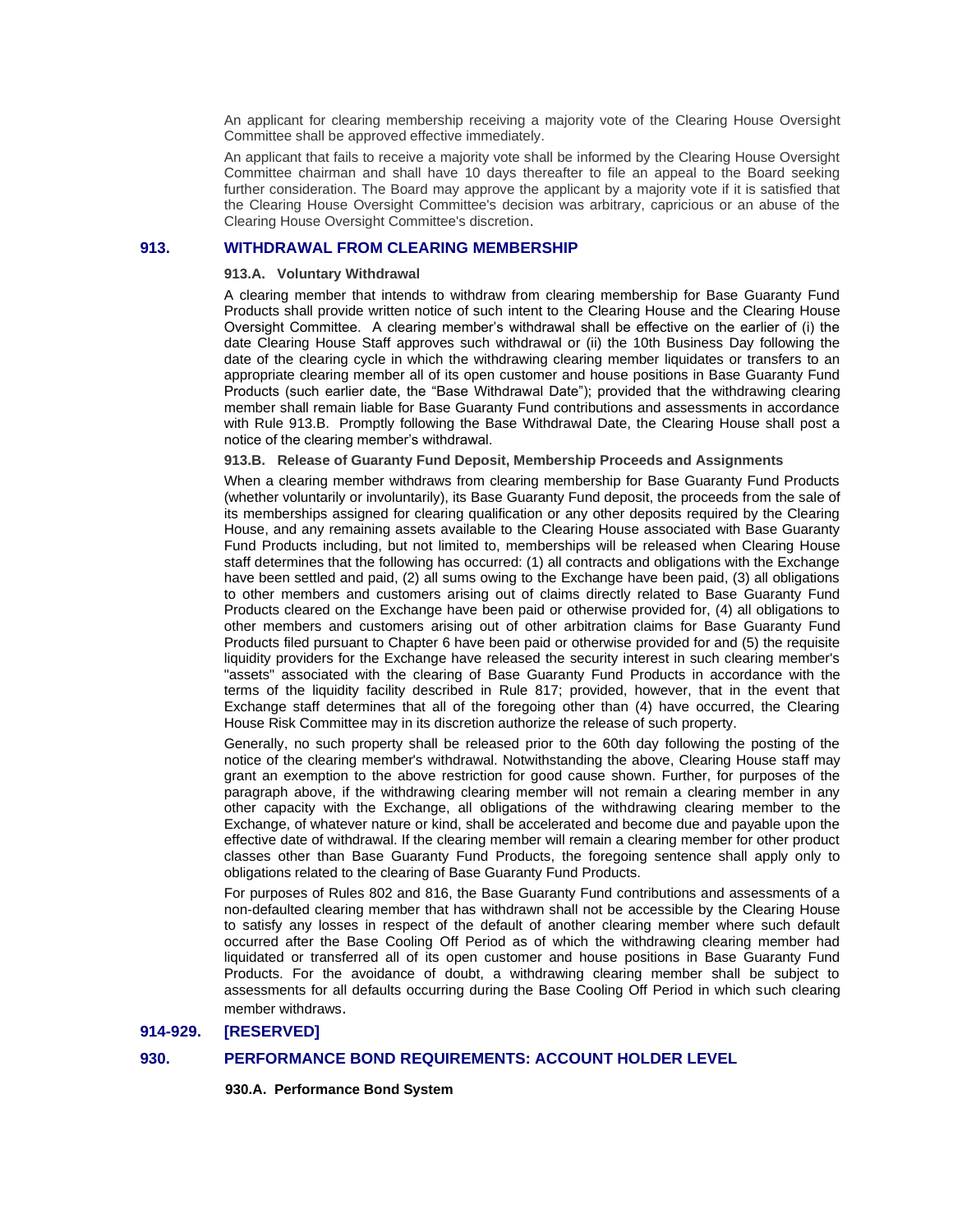The Standard Portfolio Analysis of Risk (SPAN®) Performance Bond System is the performance bond system adopted by the Exchange. SPAN-generated performance bond requirements shall constitute Exchange performance bond requirements. All references to performance bond within the rules of the Exchange shall relate to those computed by the SPAN system.

Performance bond systems other than the SPAN system may be used to meet Exchange performance bond requirements if the clearing member can demonstrate that its system will always produce a performance bond requirement equal to or greater than the SPAN performance bond requirements.

### **930.B. Performance Bond Rates**

Clearing House staff shall determine initial and maintenance performance bond rates used in determining Exchange performance bond requirements. The Board reserves the right to change or modify any performance bond levels determined by Clearing House staff.

#### **930.C. Acceptable Performance Bond Deposits**

Clearing members may accept from their account holders as performance bond cash currencies of any denomination, readily marketable securities (as defined by SEC Rule 15c3-1(c)(11) and applicable SEC interpretations), money market mutual funds allowable under CFTC Regulation 1.25, bank–issued letters of credit, fully collateralized pass-through letters of credit allowable under the Clearing House's collateral acceptance programs, warrants, warehouse receipts and shipping certificates that are registered as deliverable for commodities traded on Chicago Mercantile Exchange Inc., Chicago Board of Trade Inc., New York Mercantile Exchange, Inc. or Commodity Exchange, Inc., and "London Good Delivery" gold, as defined by the London Bullion Market Association.

Clearing members shall not accept as performance bond from an account holder securities that have been issued, sponsored or otherwise guaranteed by the account holder or an affiliate of the account holder unless the clearing member files a petition with and receives permission from Clearing House staff.

Unless permitted (either not restricted or specifically authorized) by the U.S. Department of Treasury's Office of Foreign Assets Control ("OFAC") and/or any Sanctioning Body, as applicable, Clearing members may not accept from their account holders as performance bond any debt or equity security issued by Sanctioned Parties as defined in Rule 543, assets in which Sanctioned Parties have an interest, or any other assets that are or would be subject to blocking restrictions or sectoral sanction restrictions imposed by OFAC or are subject to similar restrictions imposed by another Sanctioning Body.

Bank-issued letters of credit and fully collateralized pass through letters of credit must be in a form acceptable to the Clearing House. Such letters of credit must be drawable in the United States. Clearing members shall not accept as performance bond from an account holder letters of credit issued by the account holder, an affiliate of the account holder, the clearing member, or an affiliate of the clearing member.

All assets deposited by account holders to meet performance bond requirements must be and remain unencumbered by third party claims against the depositing account holder.

Except to the extent that Clearing House staff shall prescribe otherwise, cash currency performance bond deposits shall be valued at market value. All other performance bond deposits other than letters of credit, warrants, warehouse receipts and shipping certificates shall be valued at an amount not to exceed market value less applicable haircuts as set forth in SEC Rule 240.15c3-1. Warrants, warehouse receipts and shipping certificates shall be valued at an amount not to exceed the market value of the commodities represented by the warrants, warehouse receipts or shipping certificates, less a deduction in the same amount as the inventory haircut specified in Commission Regulation  $1.17(c)(5)(ii)$ .

#### **930.D. Acceptance of Orders**

Clearing members may accept orders for an account provided sufficient performance bond is on deposit in the account or is forthcoming within a reasonable time.

For an account which has been subject to calls for performance bond for an unreasonable time, clearing members may only accept orders that reduce the performance bond requirements of existing positions in the account.

Clearing members may not accept orders for an account that has been in debit an unreasonable time.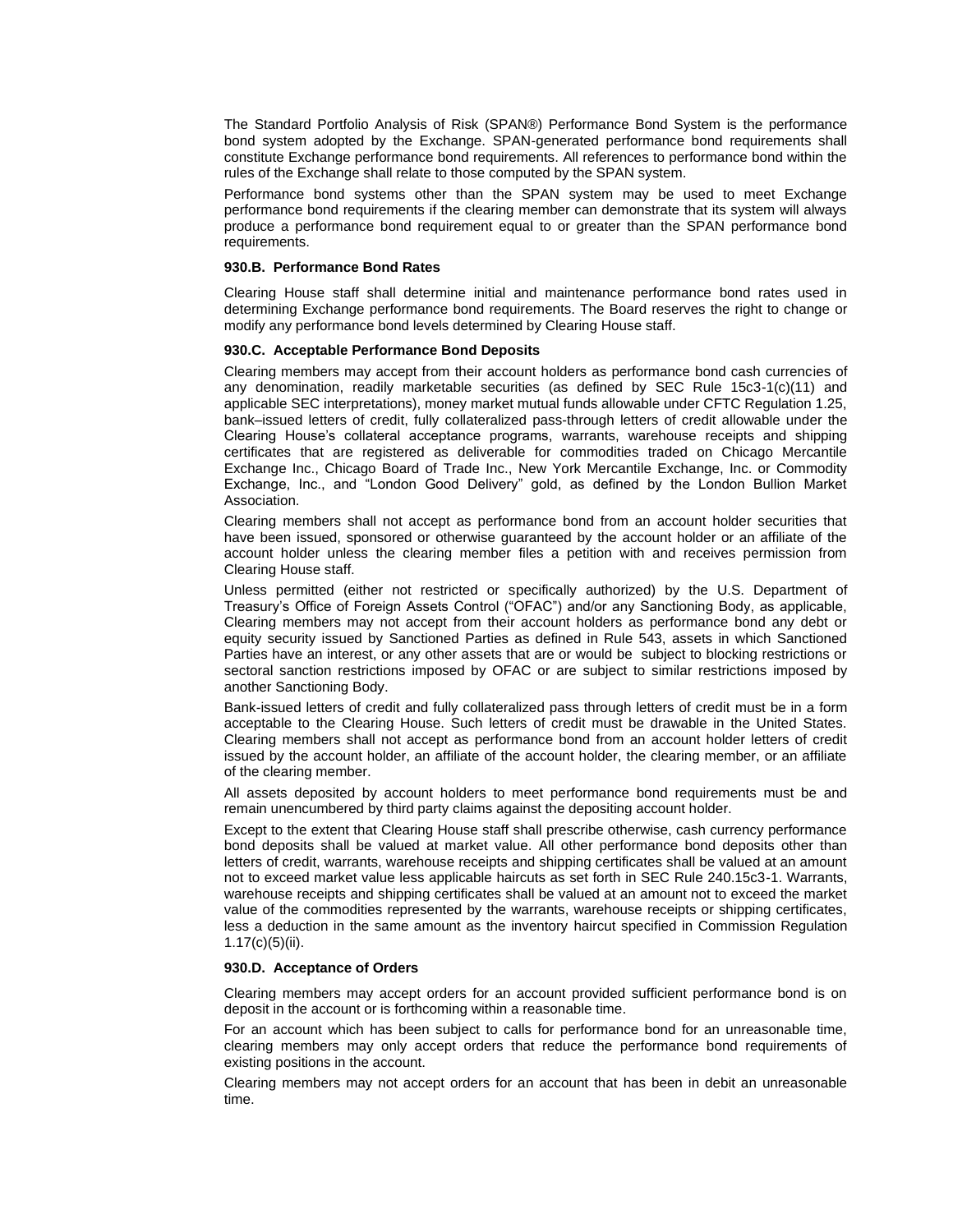### **930.E. Calls for Performance Bond**

1. Clearing members must issue calls for performance bond that would bring an account up to the initial performance bond requirement: a) when performance bond equity in an account initially falls below the maintenance performance bond requirement; and b). subsequently, when performance bond equity plus existing performance bond calls in an account is less than the maintenance performance bond requirement.

Such calls must be made within one business day after the occurrence of the event giving rise to the call. Clearing members may call for additional performance bond at their discretion. Notwithstanding the foregoing, a clearing member is not required to call for or collect performance bond for day trades.

2. Clearing members shall only reduce a call for performance bond through the receipt of performance bond deposits permitted under subsection C. of this rule. Clearing members may cancel a call for performance bond through: a) the receipt of performance bond deposits permitted under subsection C. of this rule only if such deposits equal or exceed the amount of the total performance bond call; or b) inter-day favorable market movements and/or the liquidation of positions only if performance bond equity in the account is equal to or greater than the initial performance bond requirement. Clearing members shall reduce an account holder's oldest outstanding performance bond call first.

3. Clearing members must maintain written records of all performance bond calls issued and satisfied in whole or in part.

#### **930.F. Release of Excess Performance Bond**

Subject to exceptions granted by Clearing House staff, clearing members may only release performance bond deposits from an account if such deposits are in excess of initial performance bond requirements.

### **930.G. Loans to Account Holders**

Clearing members may not make loans to account holders to satisfy their performance bond requirements unless such loans are secured as defined in CFTC Regulation 1.17(c)(3). The proceeds of such loans must be treated in accordance with CFTC Regulation 1.30.

#### **930.H. Aggregation of Accounts and Positions<sup>1</sup>**

Clearing members may aggregate and net positions in accounts under identical ownership within the same classifications of customer segregated, customer secured, Cleared Swaps Customers, and nonsegregated for performance bond purposes. Clearing members may compute performance bond requirements on identically owned concurrent long and short positions on a net basis.

### **930.I. Risk Profile of Accounts**

A Clearing Member must determine a risk profile for each account it carries, consistent with its risk management policies and procedures and the requirements of Rule 982.A.7, and collect performance bond in an amount commensurate with the account's risk profile. Each account that the Clearing Member determines to have a heightened risk profile shall be subject to initial performance bond requirements established by the Exchange. For each account that does not have a heightened risk profile the initial performance bond requirement shall equal the maintenance performance bond requirement established by the Exchange. A Clearing Member may call for additional performance bond at its discretion as set forth in this Rule.

### **930.J. Omnibus Accounts**

1. Clearing members shall collect performance bond on a gross basis for positions held in domestic and foreign omnibus accounts.

2. Clearing members shall obtain and maintain written instructions and/or documentation from domestic and foreign omnibus accounts for positions which are entitled to available performance bond offsets or credits.

#### **930.K. Liquidation of Accounts**

If an account holder fails to comply with a performance bond call within a reasonable time (the clearing member may deem one hour to be a reasonable time), the clearing member may close out

<sup>1</sup> Revised October 2010.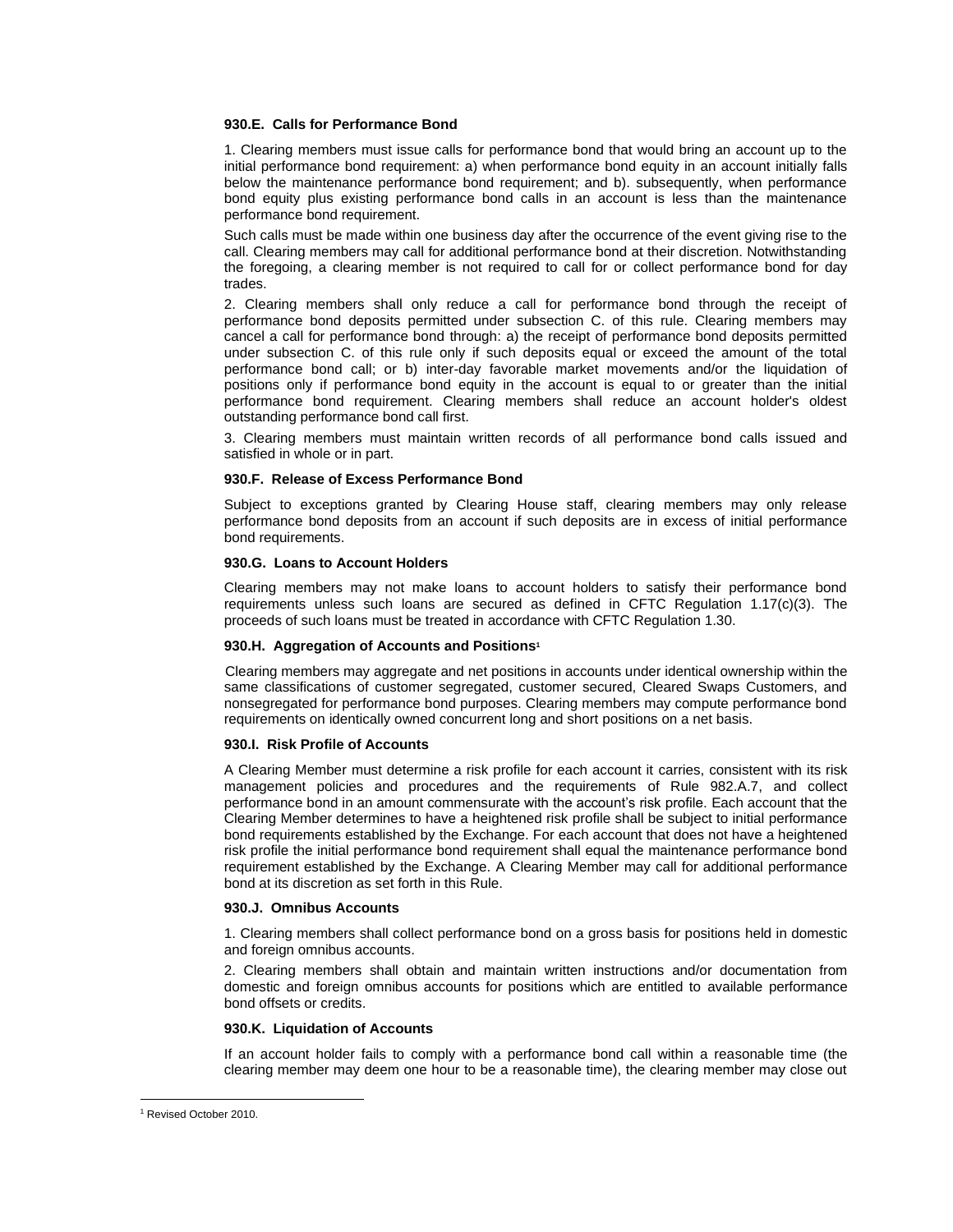the account holder's trades or sufficient contracts thereof to restore the account holder's account to required performance bond status. Clearing members shall maintain full discretion to determine when and under what circumstances positions in any account shall be liquidated.

### **930.L. Clearing House Authority to Require Additional Performance Bond**

The Clearing House, in its sole discretion, has the authority to require clearing members to collect additional performance bond from specific account holders in circumstances deemed necessary by the Clearing House.

### **930.M. Failure to Maintain Performance Bond Requirements**

If a clearing member fails to maintain performance bond requirements for an account in accordance with this rule, the Exchange or the Clearing House may direct such clearing member to immediately liquidate all or part of the account's positions to eliminate the deficiency.

### **930.N. OTC Derivatives Undermargined Capital Charge<sup>1</sup>**

Clearing members must compute an OTC derivatives undermargined capital charge for customer and noncustomer accounts containing cleared swap positions when performance bond calls on the accounts have been outstanding for more than three business days. The OTC derivatives undermargined capital charge is calculated as the amount of funds required in such account to meet maintenance performance bond requirements less account equity and acceptable performance bond collateral. Provided, to the extent a deficit is excluded from current assets in the net capital computation, such amount shall not also be deducted under this rule.

## **931-948. [RESERVED]**

## **949. CREDIT CONTROLS**

Clearing Members shall comply with all credit control policies developed by the Exchange for customer and proprietary transactions. Such credit control policies may include, but not be limited to, registration of credit control administrators with the Exchange, definition of credit control limits, and maintenance of written procedures verifying compliance with Exchange credit control requirements. For general reference purposes, credit control functionality that may be developed for Globex is a system or service pursuant to Rule 578. Any credit control functionality required by the Exchange shall be in addition to a clearing member's internal risk monitoring and credit control procedures.

### **950. SUPERVISION**

Each clearing member shall adopt and enforce written procedures pursuant to which it will supervise in accordance with the requirements of these Rules and the CEA and CFTC Regulations thereunder, each customer's account(s), including, but not limited to, the solicitation of any such account(s). For purposes of this rule, the term "customer" does not include another futures commission merchant.

## **951. DISCLOSURE REQUIREMENTS**

Each clearing member must comply with all disclosure requirements set forth in applicable CFTC and NFA Rules and Regulations.

### **952. SALES COMMUNICATIONS**

No clearing member shall make fraudulent or high-pressure sales communications relating to the offer or sale of commodity futures and options.

## **953. PROMOTIONAL MATERIAL**

No clearing member shall use any promotional material which is likely to deceive or mislead the public. Each clearing member shall maintain a copy of all written and electronic promotional material at the clearing member's principal place of business and shall make such promotional material available to the Exchange upon request.

## **954. CUSTOMER COMPLAINTS**

Each clearing member shall retain all written customer complaints, and make and retain a record of the date each complaint was received, the associated person who serviced the account, a general description of the matter complained of, and what, if any, action was taken by the clearing member

<sup>1</sup> Adopted October 2010.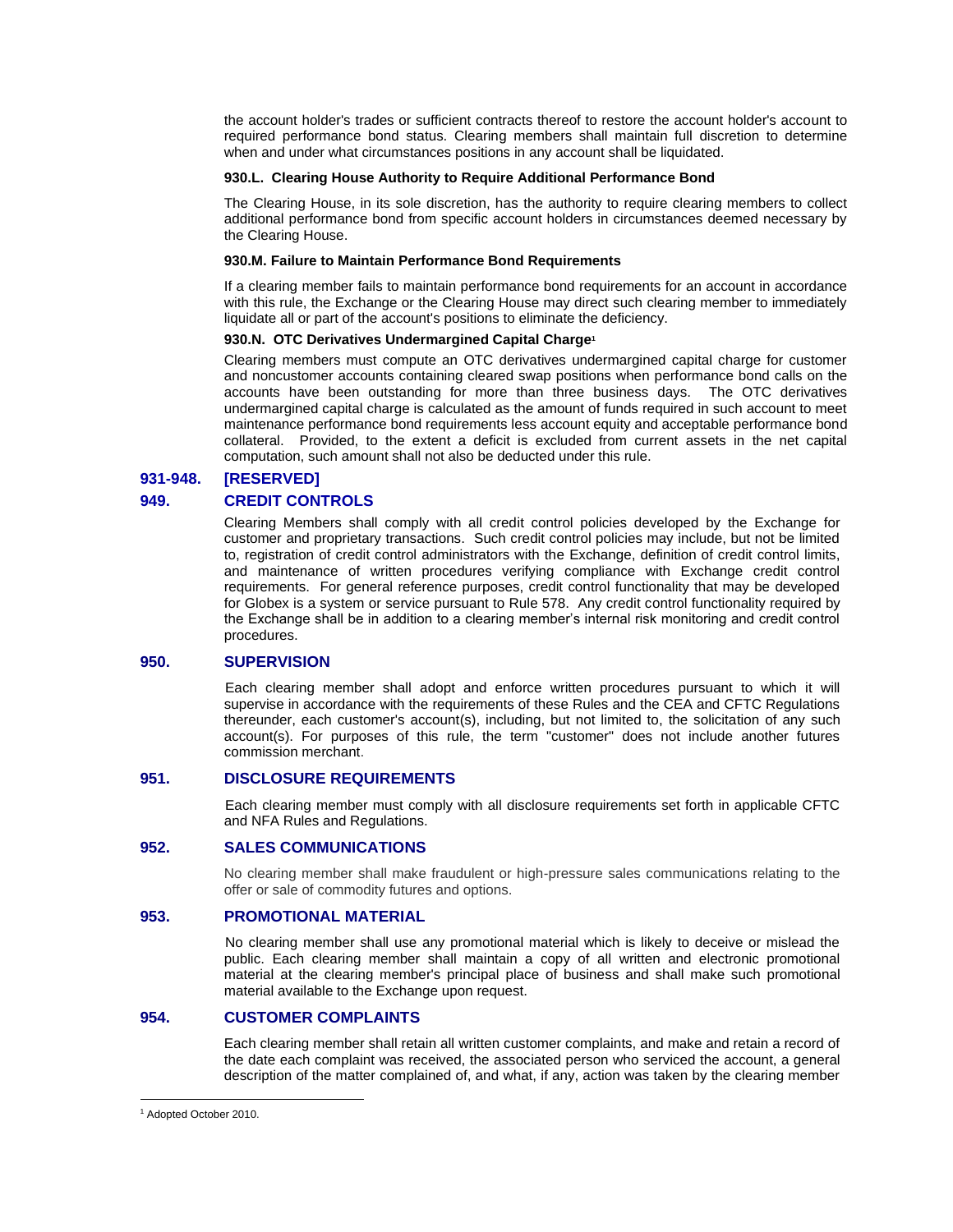regarding the complaint. With respect to verbal complaints, each clearing member shall develop and implement a written program approved by senior management that requires clearing member staff to direct individuals with verbal complaints to place such complaints in written form and submit such complaints to the Compliance Officer of the clearing member. Such complaints and related records must be maintained at the clearing member's principal place of business.

### **955. ASSIGNMENT AND NOTIFICATION OF EXERCISE NOTICES**

A. Each clearing member shall adopt written procedures pursuant to which it shall allocate option exercise notices in a fair and non-preferential manner.

B. Upon notification from the Clearing House of assignment of an exercise notice, the clearing member shall promptly notify the option grantor to whom the notice has been allocated.

### **956. DISCRETIONARY, CONTROLLED AND MANAGED ACCOUNTS**

#### **956.A. Requirements**

#### 1. Power of Attorney

No clearing member shall accept or carry an account over which a person other than the account owner exercises discretionary trading authority or control (hereinafter referred to as a discretionary, controlled, or managed account) without first obtaining a written power of attorney, trading authorization, or similar document (hereinafter referred to as a power of attorney). Such power of attorney must be signed and dated by the account owner and clearly designate the person to whom discretionary trading authority has been granted.

The power of attorney shall remain in effect until it is terminated by a written revocation signed and dated by the account owner or by the death or incapacity of the account owner. Written revocation may also be made by the person to whom discretionary trading authority has been granted.

### 2. Discretionary Account Listing

A clearing member must clearly identify each discretionary trading account it carries and promptly provide the Exchange with a complete and accurate list of such accounts upon request.

### **956.B. Presumption of Authority**

Except where specifically indicated by the phrase "discretion not exercised" written on the order ticket, and subsequently confirmed to the customer as such, every trade in a discretionary trading account shall be presumed to have been made pursuant to the power of attorney and subject to the requirements of this rule.

### **956.C. Supervision and Trading of Discretionary Trading Accounts**

#### Discretionary Trading Account Activity

Each clearing member shall have a supervisory employee (other than the person granted discretionary trading authority) supervising activity in discretionary trading accounts. The supervision shall include, but is not limited to, a review of excessive trading in amount or frequency in relation to account equity. This requirement shall only apply to discretionary trading accounts controlled by an employee of the clearing member or the clearing member's guaranteed introducing brokers.

### **956.D. Position Limits**

A person with discretionary trading authority over one or more discretionary trading accounts shall not execute or order the execution of trades for such accounts where such trades, by themselves or in addition to his personal trades, exceed the limits prescribed in these rules regarding total positions in any contract.

A husband, wife and dependent children are presumed to be a single entity and, as such, must adhere to the position limits as prescribed by the Exchange rules unless otherwise approved by Exchange staff upon written application.

#### **956.E. Exceptions**

The provisions of Sections B. and C.1. of this rule shall not apply to the following accounts:

### 1. Family Accounts

Accounts controlled or managed by persons for their own family. For purposes of this rule, members of one's family shall include a spouse, parent, child, grandparent, grandchild, brother,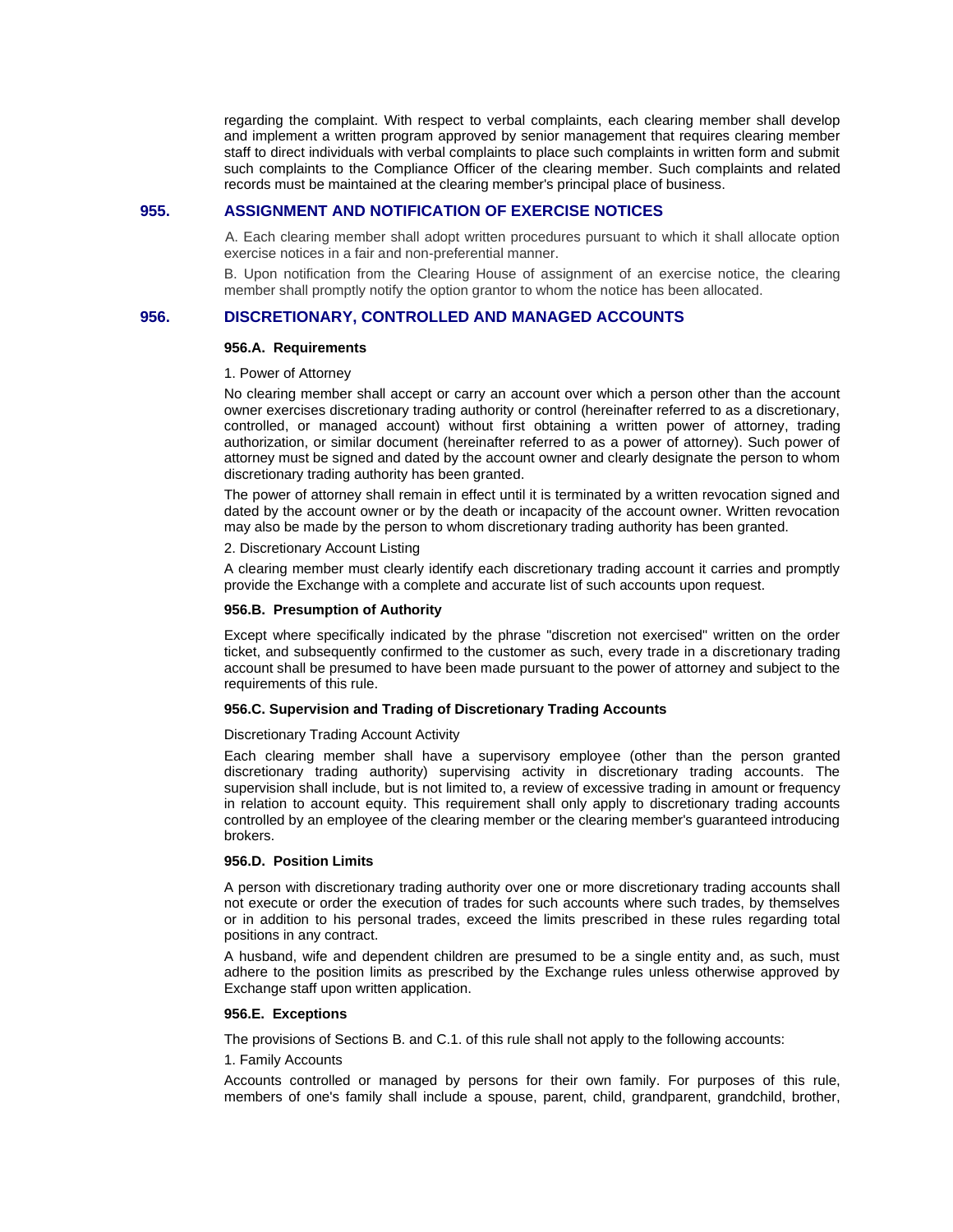sister, aunt, uncle, nephew, niece or in-law.

2. Member and Proprietary Accounts

Accounts of members or proprietary accounts as defined by CFTC Regulation 1.3(y).

## **957. CONFIRMATIONS TO CUSTOMERS**

A clearing member shall confirm to the customer every transaction made for the customer no later than the following business day. Such confirmation shall be in electronic or written form and shall show facts relevant to the economic terms of the transaction, such as the product bought or sold, the quantity, the price, the expiration, maturity date or contract month/year (as applicable), and, for options, strike price, put or call and expiration.

### **958. BRANCH OFFICES, GUARANTEED INTRODUCING BROKERS, AND ASSOCIATED PERSONS**

A. Each clearing member must maintain a complete and accurate list of all branch offices, guaranteed introducing brokers, and the associated persons of the clearing member and its guaranteed introducing brokers. Such list shall be promptly provided to the Exchange upon request.

B. Branch offices, guaranteed introducing brokers, and the associated persons of the clearing member and its guaranteed introducing brokers must comply with Exchange rules. Each associated person of the clearing member or its guaranteed introducing brokers shall be bound by Exchange rules to the same extent as if such person were a member.

C. Each clearing member must diligently supervise its branch offices, guaranteed introducing brokers, and the associated persons of the clearing member and its guaranteed introducing brokers.

D. Each clearing member shall be responsible for the acts or omissions of its branch offices, guaranteed introducing brokers, and the associated persons of the clearing member and its guaranteed introducing brokers. Any violation of an Exchange rule by any such person may be considered a violation by the clearing member.

### **959. [RESERVED]**

### **960. OMNIBUS AND CARRYING BROKER ACCOUNTS**

A. All clearing members must maintain a complete list of all omnibus and carrying broker accounts maintained on their books. Such list shall be promptly provided to the Exchange upon request. Information for each such account must include account name, number and address, and classification of the account as either customer or house. Additionally, the identities and positions of the beneficial owners of any omnibus account must be immediately disclosed to the Exchange upon request.

B. A clearing member carrying an omnibus account shall have the responsibility for ensuring that each person carried in the account does not exceed speculative limits unless granted an exemption pursuant to Rules in Chapter 9.

C. Each clearing member carrying an omnibus account must at all times reflect in its records the gross long and short positions held in such omnibus account.

Prior to the first delivery day in a contract month or as otherwise required by the Clearing House, each clearing member carrying an omnibus account must maintain a complete and accurate list of the purchase and sale dates of all open positions held in such omnibus account for that contract month. Such list must be current throughout the contract month to ensure that the delivery procedure is not impaired.

D. Clearing members may only carry omnibus accounts for entities that have received a notice from the clearing member (i) expressly prohibiting the omnibus account from acting for customers of the Exchange, directly or indirectly, that are Sanctioned Parties as defined by Rule 543 and (ii) requiring it to send a similar notice to its omnibus customers.

E. Each clearing member that maintains an omnibus account with another clearing member shall also bear financial responsibility to the Exchange and the Clearing House for that omnibus account.

F. Clearing members may only carry omnibus accounts for entities that have received a notice from the clearing member (i) notifying the omnibus account of the EU Retail Customer restrictions contained in Rule 570 and (ii) requiring it to send a similar notice to its omnibus customers.

## **961-969. [RESERVED]**

## **970. FINANCIAL REQUIREMENTS**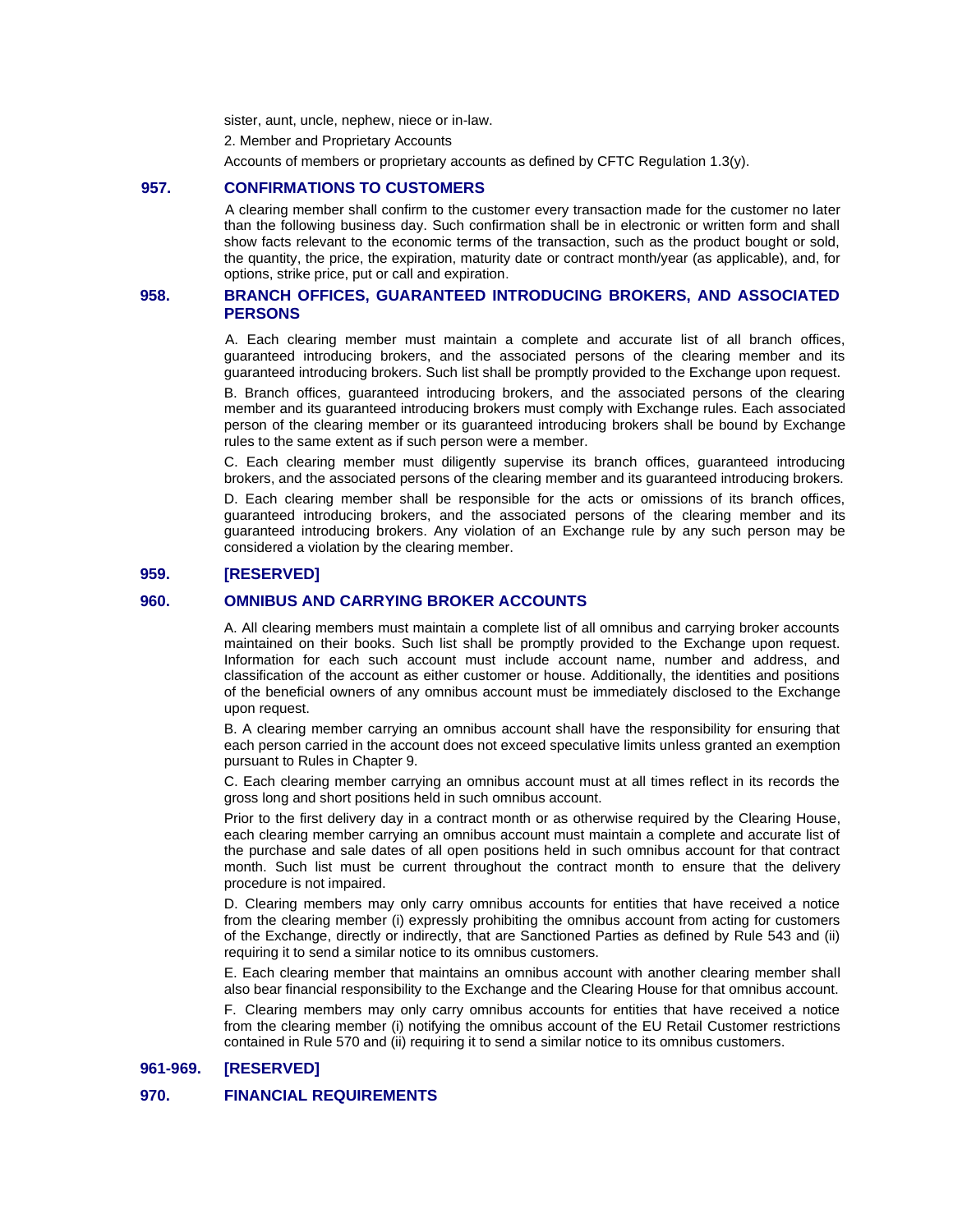A. Subject to exemptions granted by Exchange staff, all clearing members, including non-FCMs, must comply with the requirements set forth in CFTC Regulations 1.10, 1.12, 1.17 and 1.18. This includes, but is not limited to, the following:

1. Maintenance of minimum capital requirements of at least \$5 million except that a clearing member that is a bank must maintain minimum Tier I Capital (as defined in accordance with regulation applicable to the relevant bank) of at least \$5 billion;

2. Submission of a Form 1-FR, FOCUS Report or other requested information within the specified period of time;

3. Notification requirements when a clearing member:

- a. Fails to maintain minimum capital requirements;
- b. Fails to maintain early warning capital requirements;
- c. Fails to maintain current books and records; or
- d. Determines the existence of a material inadequacy as specified in CFTC Regulation 1.16(d)(2);
- e. Changes its fiscal year; or
- f. Changes its public accountant;

In addition to the notifications required by CFTC regulations, all clearing members must provide written notice to the Financial and Regulatory Surveillance Department of the above events.

4. Completely and accurately computing and recording the balances in the net capital computation including capital requirements;

5. Subordination agreement requirements, including the filing of such agreements; and

6. Preparation of a monthly computation of adjusted net capital and minimum financial requirements.

B. For non-FCMs, all filing, notification, and approval requirements set forth in CFTC Regulations 1.10, 1.12, 1.17 and 1.18 and in the rules of the Exchange must be submitted to or obtained from the Financial and Regulatory Surveillance Department, if necessary, rather than the Commission. Non-FCM clearing members shall make available to the CFTC, upon the CFTC's request, copies of financial reports required to be submitted to the Financial and Regulatory Surveillance Department under this Rule.

C. In conjunction with the requirements set forth in CFTC Regulations 1.10, 1.12, 1.17, and 1.18, clearing members must comply with the following requirements:

1. Submit a monthly Form 1-FR or FOCUS Report and the Exchange Supplementary Information schedule including an unaudited monthly Form 1-FR or FOCUS Report as of the clearing member's fiscal year-end, within the time requirements set forth in CFTC Regulation 1.10. A clearing member must include with its Form 1-FR or FOCUS Report a Statement of Income (loss) for the period between the date of the most recent financial statement or, at the option of the clearing member, the most recent certified financial statement filed with the Financial and Regulatory Surveillance Department and the date for which the report is made.

2. Submit a certified Form 1-FR or FOCUS Report as of the clearing member's fiscal year-end within the time requirements set forth in CFTC Regulation 1.10. A clearing member must include with its certified Form 1-FR or FOCUS Report, a reconciliation from the certified Form 1-FR or FOCUS Report to the monthly Form 1-FR or FOCUS Report as of the same date or a statement that no differences were noted.

3. A clearing member for which NYMEX or COMEX is the designated self-regulatory organization may request the Financial and Regulatory Surveillance Department's permission to change its fiscal year. Such request will only be granted for good cause and in accordance with the requirements of CFTC Regulation 1.10(e)(2). The Financial and Regulatory Surveillance Department's grant of the change in fiscal year will fulfill the approval requirements of CFTC Regulation 1.10(e)(2).

4. A clearing member for which NYMEX or COMEX is the designated self-regulatory organization may request an extension of time to file a monthly Form 1-FR, monthly FOCUS Report, certified Form 1-FR or certified FOCUS Report from the Financial and Regulatory Surveillance Department. Such extension will only be granted for good cause and in accordance with the requirements of CFTC Regulations 1.10(f) and 1.16(f). The Financial and Regulatory Surveillance Department's grant of an extension will fulfill the approval requirements of CFTC Regulations 1.10(f) and 1.16(f).

D. Exchange staff may prescribe additional accounting, reporting, and other financial and/or operational requirements and clearing members must comply with such requirements. All clearing members must provide notice to the Financial and Regulatory Surveillance Department of a failure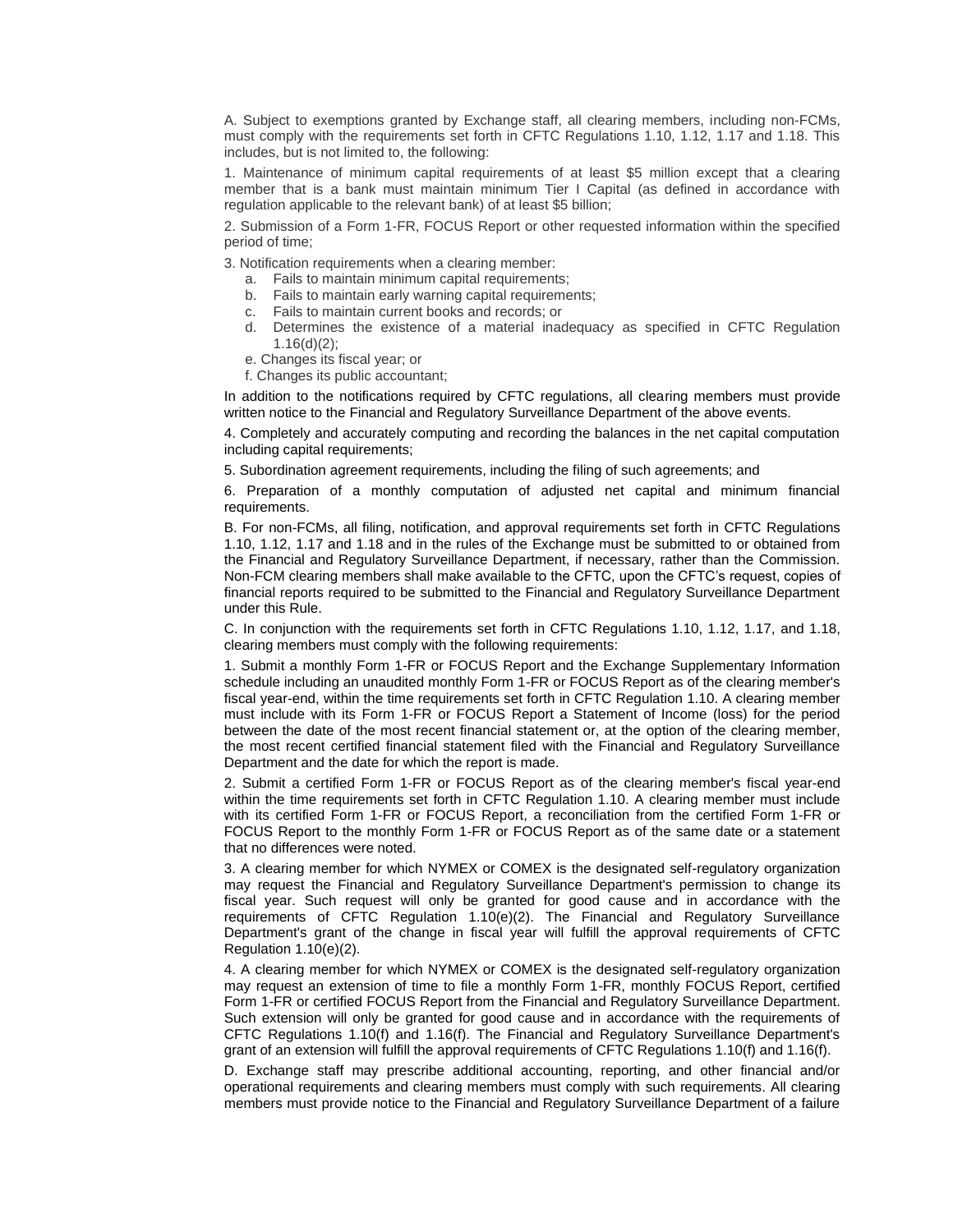to comply with the additional accounting, reporting, financial, and/or operational requirements. The Financial and Regulatory Surveillance Department must receive immediate written notification when a clearing member knows or should know of such failure.

E. Financial statement filing requirements under this Rule must be met through Exchangeapproved electronic transmissions, except for certified Form 1-FRs or FOCUS Reports.

Personal Identification Numbers (PINs) must be submitted by authorized signers of the Form 1-FR or FOCUS Report. The PIN will constitute and become a substitute for the manual signature of the authorized signer to the electronically filed Form 1-FR or FOCUS Report. The PIN is a representation by the authorized signer that, to the best of his or her knowledge, all information contained in the statement being transmitted under the PIN is true, correct and complete. The unauthorized use of a PIN for electronic attestation by an unauthorized party is expressly prohibited.

F. Exchange staff may grant exceptions to the financial and reporting requirements of Rule 970 for good cause if it is determined that such exceptions will not jeopardize the financial integrity of the Exchange.

## **971. SEGREGATION, SECURED AND CLEARED SWAPS CUSTOMER ACCOUNT REQUIREMENTS**

A. All clearing members must comply with the requirements set forth in CFTC Regulations 1.20 through 1.30, 1.32, 1.49 and 30.7, and Part 22 of the CFTC Regulations. This includes, but is not limited to, the following:

1. Maintaining sufficient funds at all times in segregation, secured 30.7 and Cleared Swaps Customer accounts;

2. Computing, recording and reporting completely and accurately the balances in the:

- a. Statement of Segregation Requirements and Funds in Segregation;
- b. Statement of Secured Amounts and Funds Held in Separate Accounts; and
- c. Statement of Segregation Requirements and Cleared Swaps Customer Collateral Held in Cleared Swaps Customer Accounts.

3. Obtaining satisfactory segregation, secured 30.7 and Cleared Swaps Customer account acknowledgment letters and identifying segregated, secured 30.7 and Cleared Swaps Customer accounts as such; and

4. Preparing complete and materially accurate daily segregation, secured 30.7 and Cleared Swaps Customer amount computations in a timely manner.

B. All FCM clearing members must submit a daily segregated, secured 30.7 and Cleared Swaps Customer amount statement, as applicable, through Exchange-approved electronic transmissions by 12:00 noon on the following business day.

C. In addition to complying with all applicable CFTC regulations, in order for each of an FCM clearing member's customer segregated, secured 30.7 and Cleared Swaps Customer accounts held at a depository to be included as segregated and secured 30.7 funds and Cleared Swaps Customer Collateral in their respective origin and calculation:

1. The FCM clearing member must provide the Financial and Regulatory Surveillance Department with access to the account information, in a form and manner prescribed by the Financial and Regulatory Surveillance Department; and

2. The depository must allow the FCM clearing member to provide the Financial and Regulatory Surveillance Department with access to the account information, in a form and manner prescribed by the Financial and Regulatory Surveillance Department.

D. All FCM clearing members must submit a report of investments in a manner as prescribed through Exchange-approved electronic transmissions as of the  $15<sup>th</sup>$  of the month (or the following business day if the 15<sup>th</sup> is a holiday or weekend) and last business day of the month by the close of business on the following business day. The report of investments shall be prepared and shall identify separately for segregated and secured 30.7 funds and Cleared Swaps Customer Collateral held:

1. The dollar amount of funds held in cash and each permitted investment identified in CFTC Regulation 1.25(a); and

2. The identity of each depository holding funds and the dollar amount held at each depository.

E. All disbursements not made for the benefit of a customer from a segregated, secured 30.7 or Cleared Swaps Customer account which exceed 25% of the FCM clearing members excess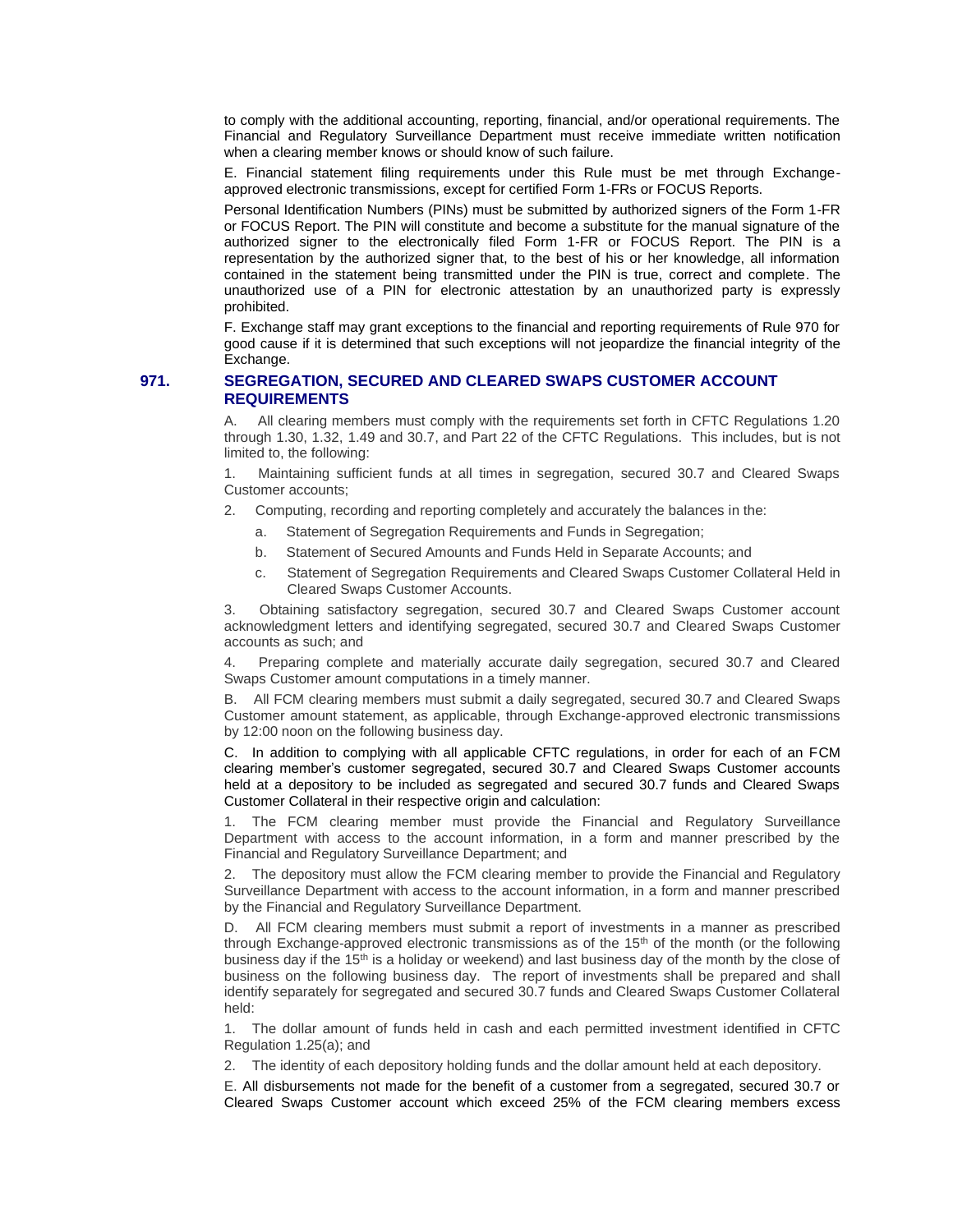segregated, secured 30.7 or Cleared Swaps Customer of the respective origin must be preapproved in writing by the clearing member's Chief Executive Officer, Chief Financial Officer or their authorized representative with knowledge of the firm's financial requirements and position.

1. In determining if a disbursement exceeds the 25% level, such disbursement must be:

a. Compared to the most recent calculation of excess segregated, secured 30.7 and Cleared Swaps Customer amounts; and

b. A single disbursement must be reviewed individually and in the aggregated with all other disbursements not made for the benefit of a customer of the respective segregated, secured 30.7 or Cleared Swaps Customer origin since the last calculation of excess funds.

2. Upon approval of a single disbursement or the disbursement which in the aggregated exceeds the 25% level as defined in Rule 971.E.1., the FCM clearing member must provide immediate notification to the Financial and Regulatory Surveillance Department through Exchange-approved electronic transmissions. Such notification shall include:

a. Confirmation that the FCM clearing member's Chief Executive Officer, Chief Financial Officer or authorized representative with knowledge of the firm's financial requirements and position pre-approved in writing the disbursement(s);

- b. The amount(s) and recipient(s) of such disbursement(s); and
- c .A description of the reasons for the single or multiple transaction(s) that resulted in the disbursement(s).

3. The FCM clearing member's Chief Executive Officer and Chief Financial Officer will remain responsible for the pre-approvals by their authorized representative and for compliance with this rule.

F. All clearing members must provide written notice to the Financial and Regulatory Surveillance Department of a failure to maintain sufficient funds in segregation, secured 30.7 or Cleared Swaps Customer accounts. The Financial and Regulatory Surveillance Department must receive immediate written notification when a clearing member knows or should have known of such failure.

G. Each statement and report filing required under this Rule must be submitted by the Chief Executive Officer, Chief Financial Officer or their authorized representative as approved by CME using their assigned User Identification ("User ID"). The User ID will constitute and become a substitute for the manual signature of the authorized signer to the electronically submitted daily segregated, secured 30.7 and Cleared Swaps Customer amount statements. The User ID is a representation by the authorized signer that, to the best of his or her knowledge, all information contained in the statement being transmitted under the User ID is true, correct and complete. The unauthorized use of a User ID for electronic attestation by an unauthorized party is expressly prohibited.

H. Exchange staff may prescribe additional segregation, secured 30.7 and Cleared Swaps Customer amount requirements.

## **972. REDUCTIONS IN CAPITAL**

A clearing member must provide written notice to the Financial and Regulatory Surveillance Department as set forth below of any substantial reduction in capital as compared to the most recent filing of a financial report.

1. If any event or series of events, including any withdrawal, advance, loan or loss would cause, on a net basis, a reduction in net capital as reported on the Form 1–FR, or in tentative net capital as reported on the FOCUS Report for broker/dealers, of 20% or more, notice must be provided within two business days of the event or series of events causing the reduction; and

2. If equity capital of the clearing member or a subsidiary or a consolidated affiliate would be withdrawn by action of a stockholder or a partner or by redemption or repurchase of shares of stock by any of the consolidated entities or through the payment of dividends or any similar distribution, or an unsecured advance or loan would be made to a stockholder, partner, sole proprietor, employee or affiliates, such that the withdrawal, advance or loan would cause, on a net basis, a reduction in excess net capital of 30% or more, notice must be provided at least two business days prior to the withdrawal, advance or loan that would cause the reduction.

a. In the event that the capital of any non-FCM clearing member at any time falls below the minimum required capital, such clearing member shall give immediate written notice of the fact to the Financial and Regulatory Surveillance Department.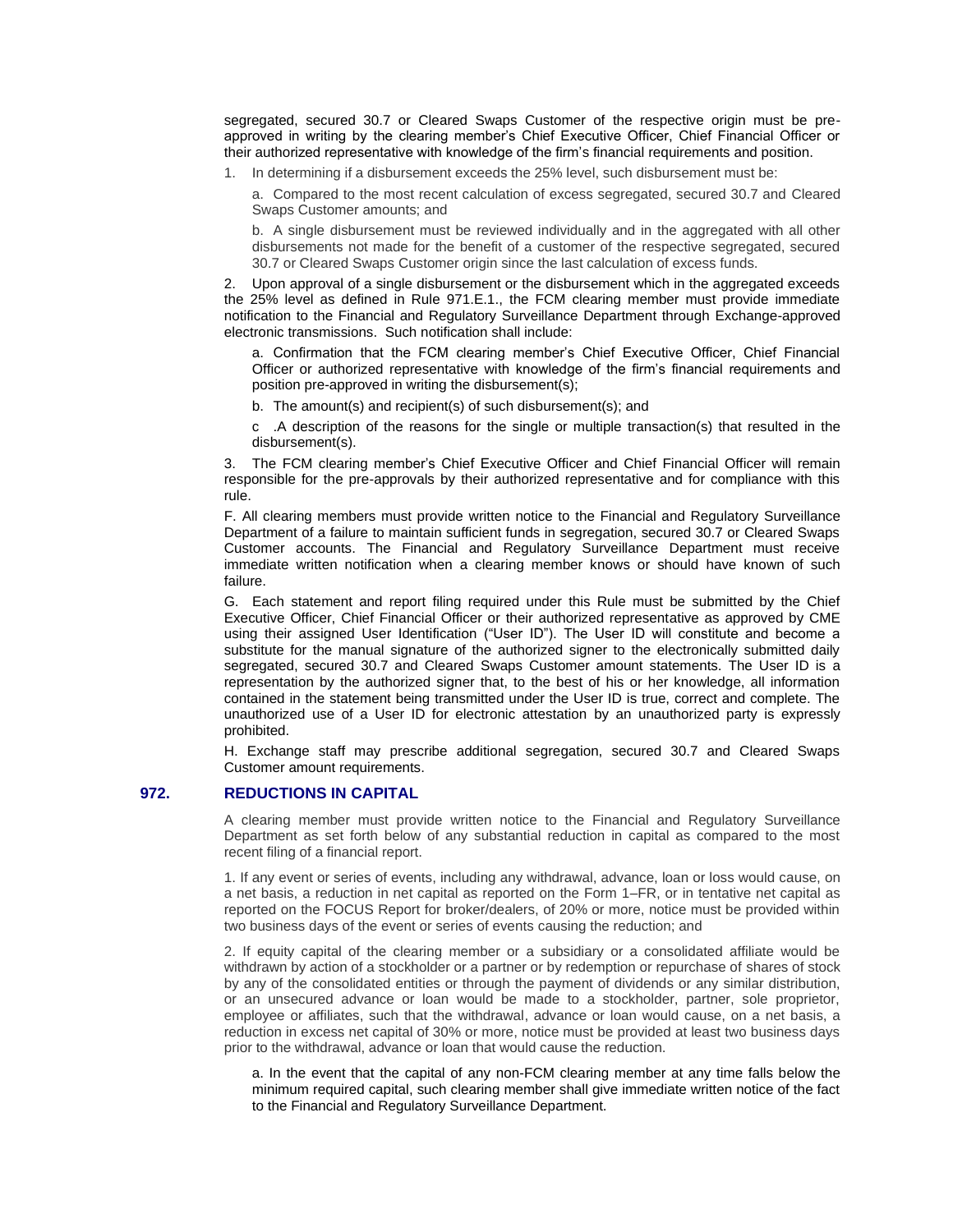b. In the event that the capital of any non-FCM clearing member at any time declines by 20% or more from the capital last reported to the Exchange, the clearing member shall give formal written notice of such event to the Financial and Regulatory Surveillance Department within two (2) business days of its occurrence. Such "Notice of Capital Impairment" shall state the date of and applicable reason(s) for the decline.

 3. A clearing member that is a bank must provide notice if any event or series of events, including any withdrawal, advance, loan or loss would cause, on a net basis, a reduction in Tier I capital as reported on the most recent filing of a financial report, of 20% or more. Notice must be provided within five business days of the event or series of events causing the reduction or when the clearing member knows or should know of the reduction in Tier I capital.

The foregoing shall not apply in the case of a reduction in capital resulting from (1) the repayment or prepayment of subordinated liabilities for which notice has been given in accordance with Rule 970 or (2) any futures or securities transaction in the ordinary course of business between a clearing member and any affiliate where the clearing member makes payment to or on behalf of such affiliate for such transaction and then receives payment from such affiliate for such transaction within two business days from the date of the transaction.

### **973. CUSTOMER ACCOUNTS WITH THE CLEARING HOUSE**

All customer funds deposited with the Clearing House on behalf of customers protected by CFTC Regulation 1.20 shall be held in accordance with the Commodity Exchange Act and CFTC Regulation 1.20 in an account identified as Customer Segregated. Such customer funds shall be segregated by the Clearing House and treated as belonging to the customers of the clearing member. Pursuant to this rule, a clearing member shall satisfy the segregation acknowledgement letter requirement of CME Rule 971.A.3., the Commodity Exchange Act, and CFTC Regulation 1.20 for customer deposits held at the Clearing House. A clearing member fully authorizes the Clearing House to comply with all requirements of CFTC Regulation 1.20 with regards to its Customer Segregated account.

All Cleared Swaps Customer Collateral deposited with the Clearing House on behalf of Cleared Swaps Customers shall be held in accordance with Part 22 of the CFTC Regulations in an account identified as a Cleared Swaps Customer Account. Such Cleared Swaps Customer Collateral shall be segregated by the Clearing House and treated as belonging to such customers of the clearing member. Pursuant to this rule, a clearing member shall satisfy the Cleared Swaps Customer Account acknowledgement letter requirement of CME Rule 971.A.3, the Commodity Exchange Act, and CFTC Regulation 22.5 for customer deposits held at the Clearing House. A clearing member fully authorizes the Clearing House to comply with all requirements of CFTC Regulation 22.5 with regards to its Cleared Swaps Customer account.

All customer funds deposited with the Clearing House on behalf of customers protected by CFTC Regulation 30.7 shall be held in a manner consistent with CFTC Regulation 30.7 in an account identified as Customer Secured 30.7. Such customer funds shall be segregated by the Clearing House and treated as belonging to such customers of the clearing member. Pursuant to this rule, a clearing member shall satisfy the acknowledgement letter requirement of CME Rule 971.A.3., the Commodity Exchange Act, and CFTC Regulation 30.7 for customer deposits held at the Clearing House. A clearing member fully authorizes the Clearing House to comply with all requirements of CFTC Regulation 30.7 with regards to its Customer Secured 30.7 account.

### **974. SUSPENSION OF MEMBER FIRM PRIVILEGES**

A. If, in the opinion of the Financial and Regulatory Surveillance Department, a clearing member fails to meet the minimum financial requirements as prescribed herein or neglects to promptly furnish a statement upon request, a recommendation may be made to the Clearing House Risk Committee to suspend the privileges of the clearing member. Upon such recommendation, the Clearing House Risk Committee shall conduct a hearing and such clearing member shall show cause why its privileges should not be suspended. Upon finding that the minimum financial requirements are being violated, the Clearing House Risk Committee may suspend the privileges of such clearing member in accordance with the provisions of Chapter 4 of these rules. The CFTC shall be immediately notified of any clearing member which fails to meet the minimum financial requirements. Any suspended clearing member may appeal the decision of the Clearing House Risk Committee to the Board.

B. If any Rule 106.J. Member Firm :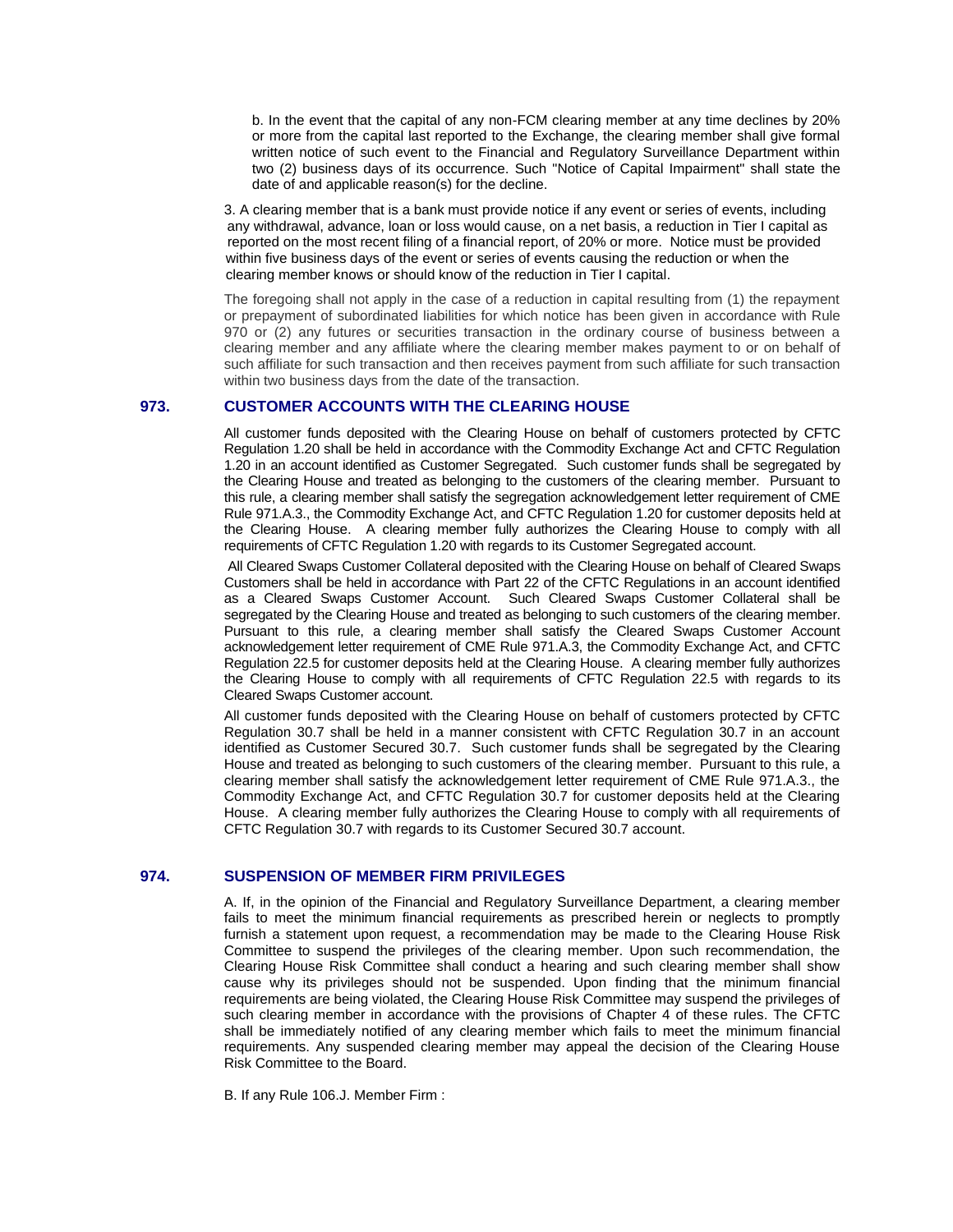- has notified the Exchange or the Exchange otherwise becomes aware of a significant event as defined in Rule 442; or
- that is an FCM fails to meet CFTC minimum financial requirements in the opinion of the Financial and Regulatory Surveillance Department; or
- neglects to promptly furnish a statement upon request,

the membership privileges of the member firm may be suspended, subject to approval of any two of the following individuals: the Chief Executive Officer, the President of the Clearing House, or the Chairman of the Board. Any two of these individuals may reinstate the membership privileges of such a suspended member firm, in their discretion, if the suspended member firm provides evidence satisfactory to the Financial and Regulatory Surveillance Department of its financial responsibility or that it meets CFTC minimum financial requirements.

## **975. EMERGENCY FINANCIAL CONDITIONS**

If the President of the Clearing House determines that the financial or operational condition of a clearing member or one of its affiliates is such that to allow that clearing member to continue its operation would jeopardize the integrity of the Exchange, or negatively impacts the financial markets by introducing an unacceptable level of uncertainty, volatility or risk, whether or not the clearing member continues to meet the required minimum financial requirements, he may empanel the Chief Executive Officer, Chairman of the Board, Chairman of the Clearing House Risk Committee, and President of the Clearing House. ("Emergency Financial Committee") Such panel shall be duly authorized and, upon a unanimous vote of the panel, be empowered to order (a) an immediate position limitation, (b) an immediate suspension of the clearing member, (c) that all open trades of said clearing member be for liquidation only, (d) the liquidation or transfer of all or a portion of the open positions of the clearing member, (e) additional performance bond to be deposited with the Clearing House and/or (f) any other action necessary to protect the financial integrity of the Clearing House. The clearing member affected by action taken shall be notified and may request a hearing before the Board pursuant to the procedures set forth in Rule 412. In the event of suspension, the Chief Executive Officer shall, promptly after a suspension, set the matter for hearing before the Board for final determination. To the extent that the panel orders that all open trades of a clearing member be for liquidation only, or the panel orders the liquidation or transfer of all of the open positions of a clearing member, Rule 913.B. shall apply and the clearing member shall be treated as a withdrawing clearing member.

### **976. SUSPENSION OF CLEARING MEMBERS**

If a clearing member becomes insolvent, the clearing member must immediately notify the Exchange of such insolvency. The insolvency shall be announced by the President of the Clearing House and thereupon such clearing member shall be deemed automatically suspended. If a member of the Clearing House becomes insolvent, or for other reasons is suspended from the Clearing House, the officers, owners or partners who are members of the Exchange may also be suspended from the Exchange.

A clearing member shall be deemed insolvent:

- 1. If it files a voluntary petition in bankruptcy or is adjudicated as bankrupt;
- 2. If it fails to fulfill or promptly adjust all of its Exchange obligations; or

3. If satisfactory proof is made to the Clearing House Risk Committee that it is unable to pay its debts as they fall due in the ordinary course of business.

A clearing member may be suspended by the Clearing House Risk Committee pursuant to Rule 403 if it fails to meet the capital requirements of the Exchange, the Clearing House, or the CFTC, or if its financial condition, or the financial condition of one of its affiliates, is such that its continued operation would jeopardize the integrity of the Exchange or the Clearing House. Members and clearing members suspended in accordance with this rule shall be notified and may request a hearing before the Board as provided in Rule 419.

### **977. SUSPENSION OF OFFICERS OR PARTNERS**

Whenever an officer, owner or partner of a clearing member is suspended or expelled, the respective clearing member may be suspended or expelled for a like term. Members and clearing members affected by this rule shall be notified and may request a hearing before the Board as provided in Rule 412.F.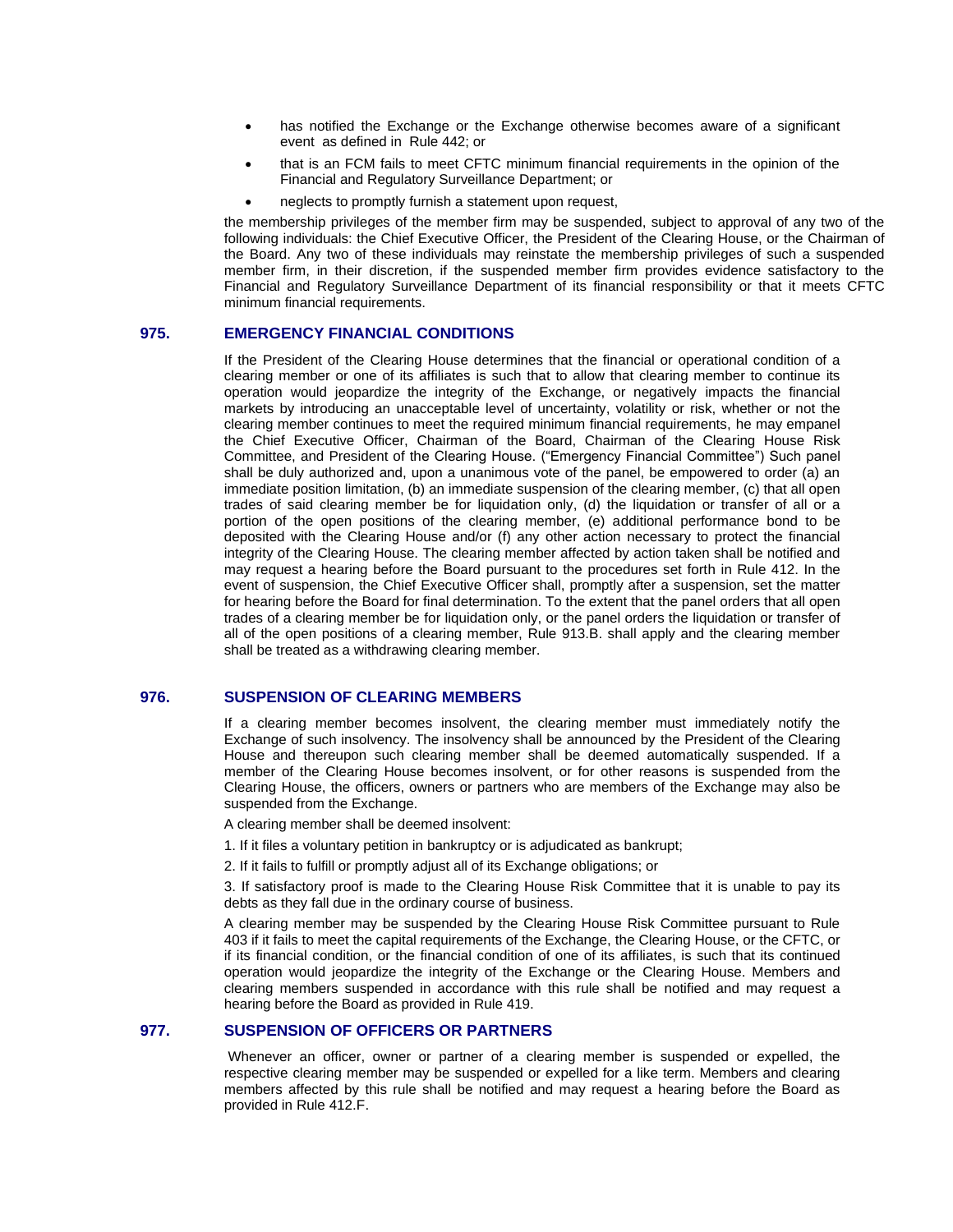### **978. OPEN TRADES OF SUSPENDED CLEARING MEMBERS**

When a clearing member, having open trades, is suspended or expelled, it may designate a clearing member to close out such transactions through designated personnel and in a manner acceptable to the Clearing House.

When a clearing member that has open positions, defaults to the Clearing House in the deposit of performance bonds or settlements, or is suspended for insolvency, the President of the Clearing House or his delegate may appoint a clearing member to which all such open positions shall be transferred for liquidation, or may appoint a clearing member to liquidate such positions on behalf of such defaulted or suspended clearing member. If open positions are transferred, all supporting performance bond associated with the positions and any settlement payments due or collected must be delivered to the Clearing House, to be entrusted to the clearing member designated to liquidate the positions. The clearing member appointed to liquidate the positions shall have the right, under the direction of the President of the Clearing House, to buy or sell for the account of the suspended clearing member such contracts as may be necessary to clear the suspended clearing member's contracts with the Clearing House; the clearing member shall also have the right under the direction of the President of the Clearing House to make or take delivery.

### **979. SUSPENDED OR EXPELLED CLEARING MEMBERS**

In the event a clearing member has been suspended or expelled, the clearing member shall comply with all orders of the Board, the Clearing House Risk Committee, or the President of the Clearing House.

In the event of refusal by a clearing member to comply with any order placed upon it, the Clearing House or the Exchange may take whatever means necessary to effect the order.

A clearing member or any member suspended due to a clearing member's insolvency may be reinstated upon affirmative proof to the Clearing House Risk Committee of such clearing member's financial responsibility. A member may withdraw from the clearing member and may apply for reinstatement to membership in the Exchange provided that the insolvency of the clearing member was not caused by such member's willful, reckless or unbusinesslike conduct.

### **980. REQUIRED RECORDS AND REPORTS**

- Each clearing member shall prepare, maintain and keep current those books and records required by the rules of the Exchange, the Commodity Exchange Act and the Regulations thereunder. Such books and records shall be open to inspection and promptly provided to the Exchange upon request.
- B. Each clearing member shall maintain an adequate accounting system, internal accounting controls, and procedures for safeguarding customer and firm assets. This includes, but is not limited to, the following:
- 1. Preparation and maintenance of complete and accurate reconciliations for all accounts;
- 2. Resolution of reconciling items in a timely manner; and
- 3. Prevention of a material inadequacy as defined in CFTC Regulation 1.16(d)(2).
- C. A clearing member must file any information requested by the Exchange within the time period specified in the request.
- D. Each clearing member shall maintain at all times the ability to provide to the Exchange in an acceptable form a complete set of equity system reports (including, at a minimum, the equity run, open position listing, day trade listing, cash adjustments listing and performance bond call and debit equity listing). Such reports shall be available to the Exchange in New York no later than 9:00 a.m. New York time on the business day following the report date.
- E. Each clearing member shall maintain at all times the ability to provide to the Exchange a listing of each customer's method of access to NYMEX markets, including front end applications and network connections.
- F. Exchange staff may impose administrative fees upon clearing members for late submissions of reports and other information required to be submitted to the Financial and Regulatory Surveillance Department by Exchange Rules. The administrative fees permitted by this Rule 980.F. shall not exceed \$1,000 for the initial late submission, plus \$1,000 for each additional business day that such report or information is not submitted. Where the late submission of reports or other information may be due to insufficient internal accounting controls or procedures, the Clearing House Risk Committee may impose disciplinary sanctions in lieu of, or in addition to, the administrative fees.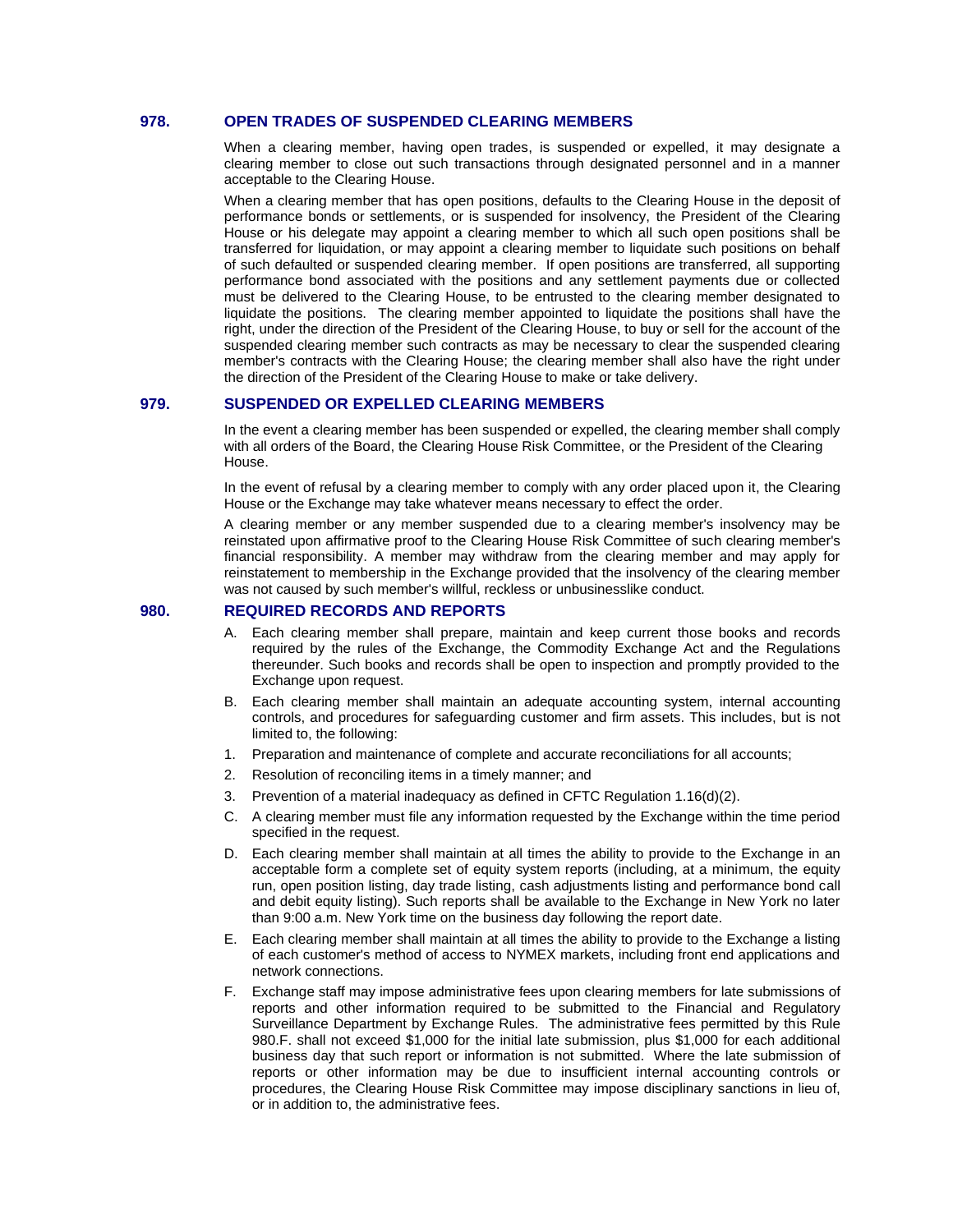G. Each Clearing Member must submit daily reports that include all information required by the Clearing House, including but not limited to legal entity identifiers, where available, and end-ofday gross positions by each house origin, by each customer origin and by each individual customer-level account within each customer origin. Daily reporting of individual customerlevel account information pursuant to this paragraph does not oblige a clearing FCM to look through an omnibus account that it clears for a carrying broker to the underlying customer account.

## **981. ANTI-MONEY LAUNDERING AND ECONOMIC SANCTIONS COMPLIANCE**

Each clearing member shall develop and implement a written compliance program approved in writing by senior management reasonably designed to achieve and monitor the clearing member's compliance with all applicable requirements of the Bank Secrecy Act (31 U.S.C. § 5311 et seq.), the International Emergency Economic Powers Act (50 U.S.C. § 1701 et seq. ) ("IEEPA"), the Trading with the Enemy Act (50 U.S.C. App. § 1 et seq.) ("TWEA"), and the Executive Orders and regulations issued pursuant thereto, including the regulations issued by the U.S. Department of the Treasury and, as applicable, the Commodity Futures Trading Commission. That compliance program shall, at a minimum,

- 1. Establish and implement policies, procedures and internal controls reasonably designed to prevent the financial institution from being used for money laundering or the financing of terrorist activities and to achieve compliance with all applicable provisions of the Bank Secrecy Act, IEEPA, TWEA, and all applicable Executive Orders and regulations issued pursuant thereto;
- 2. Provide for independent testing for compliance to be conducted by clearing member personnel or by a qualified outside party;
- 3. Designate an individual or individuals responsible for implementing and monitoring the day-today operations and internal controls of the program;
- 4. Provide ongoing training for appropriate personnel; and
- 5. Include appropriate risk-based procedures for conducting ongoing customer due diligence, including, but not limited to:
	- a. understanding the nature and purpose of customer relationships for the purpose of developing a customer risk profile; and
	- b. conducting ongoing monitoring to identify and report suspicious transactions, and, on a risk basis, to maintain and update customer information, including the information regarding the beneficial owners of legal entity customers.

Clearing members must also supervise and ensure that their guaranteed introducing brokers are in compliance with the provisions contained in this Rule.

## **982. RISK MANAGEMENT**

All clearing members must have written risk management policies and procedures in place to ensure they are able to perform certain basic risk and operational functions at all times. At a minimum, the following areas must be considered in the firm's policies and procedures, depending on the firm's size and its business and product mix.

A. Trade Submission and Account Monitoring. Clearing members must have procedures in place to demonstrate compliance in the following areas for trades executed through electronic platforms:

1. Monitoring the credit risks of accepting trades, including give-up trades, of specific customers.

2. Monitoring the risks associated with proprietary trading.

3. Limiting the impact of significant market moves through the use of tools such as stress testing or position limits.

4. Maintaining the ability to monitor account activity on an intraday basis, including overnight.

5. Ensuring order entry systems include the ability to set automated credit controls or position limits or requiring a firm employee to enter orders.

6. Defining sources of liquidity for increased settlement obligations.

7. Determining a risk profile for each account it carries, including whether such account presents a heightened risk profile.

B. Additional and/or Alternative Requirements. Exchange or Clearing House staff may prescribe additional and/or alternative requirements in order for clearing members to comply with this Rule.

C. Each clearing member shall promptly provide to Clearing House staff, upon request, information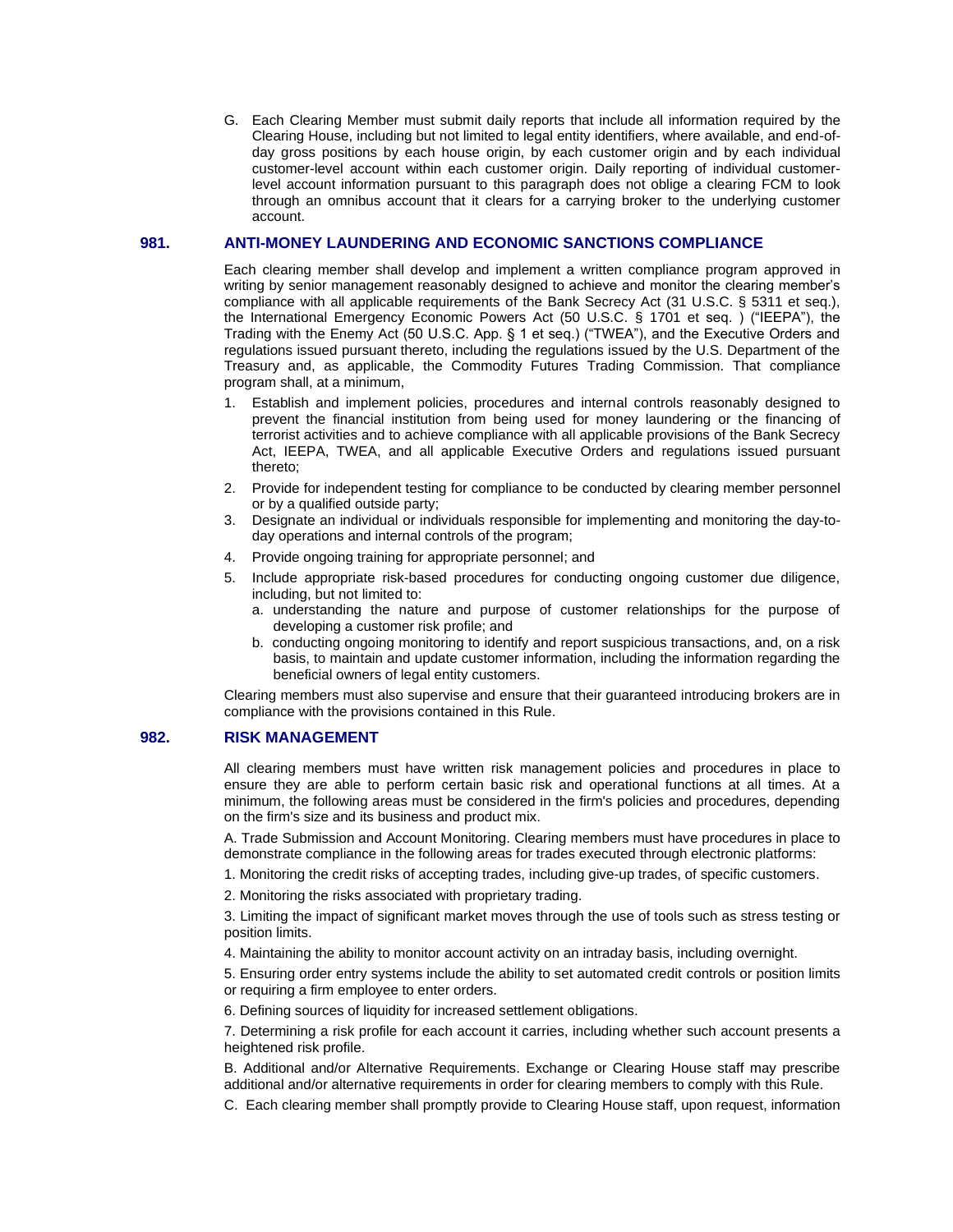and documents regarding its risk management policies, procedures and practices, including, without limitation, information and documents relating to the liquidity of its financial resources, settlement procedures and operational issues.

D. Each clearing member shall make information and documents regarding its risk management policies, procedures and practices available to the CFTC upon the CFTC's request.

In addition, all FCM clearing members must *comply with* the risk management requirements set forth in CFTC Regulation 1.11: *Risk Management Program for futures commission merchants*.

## **983. DISASTER RECOVERY AND BUSINESS CONTINUITY**

All clearing members must have written disaster recovery and business continuity policies and procedures in place to ensure they are able to perform certain basic operational functions in the event of a significant internal or external interruption to their operations. At a minimum, the following areas must be considered in the firm's policies and procedures, depending on the firm's size and its business and product mix:

- A. Clearing members must have procedures in place to allow them to continue to operate during periods of stress or to transfer accounts to another fully operational clearing member with minimal disruption to either the Exchange or their customers. In order to satisfy this requirement, clearing members must perform:
	- 1. Periodic testing of disaster recovery and business continuity plans.
	- 2. Duplication of critical systems at back up sites.
	- 3. Periodic back-up of critical information.
- B. Key Staff Contacts. Clearing members must maintain and, at the request of the Exchange, provide accurate and complete information for their key personnel. Clearing members must inform the Exchange in a timely manner whenever a change to their key personnel is made.
- C. Additional and/or Alternative Requirements. Exchange staff may prescribe additional and/or alternative requirements in order for clearing members to comply with this Rule.

## **984. CLEARING MEMBER ACCEPTANCE OF EXECUTED CUSTOMER TRADES**

The following provisions define the minimum responsibilities and obligations of those parties to the clearance of a customer trade.

The term "executing broker" as used in this Rule is the Member Firm or broker to whom the order is transmitted.

### **984.A. Responsibilities and Obligations of Clearing Members**

The acceptance for clearance of a trade by a Clearing Member shall not relieve any party to the solicitation, handling, execution or clearance of such trade from the duty to act in good faith and with reasonable care and diligence.

1. Acceptance or Rejection of an Allocated Trade

A Clearing Member that has been allocated a customer trade may only reject such trade in accordance with the provisions of section A.3 of this Rule.

If after accepting an allocated trade a Clearing Member determines that such trade is an error or exceeds limits which have been communicated to an executing broker and his Primary Clearing Member ("PCM") in accordance with section A.3 of this Rule, the Clearing Member may reject such trade.

### 2. Limits Placed by Clearing Member

A Clearing Member may place trading limits or impose a complete cessation on the trades it will accept for clearance for a customer's account from an executing broker, provided, however, that both the executing broker and his respective PCM receive prior written, telephonic or electronic notice from the Clearing Member of the applicable trading limits or trading cessation imposed on that customer account. Such notice must be given to all applicable executing brokers that within the prior 90 days have executed trades on behalf of said customer and allocated such trades to the applicable Clearing Member, and to such executing brokers' PCMs.

A copy of any and all correspondence evidencing any notice required by section A.2 of this Rule shall be retained as part of the books and records of the Clearing Member, the executing broker and his PCM.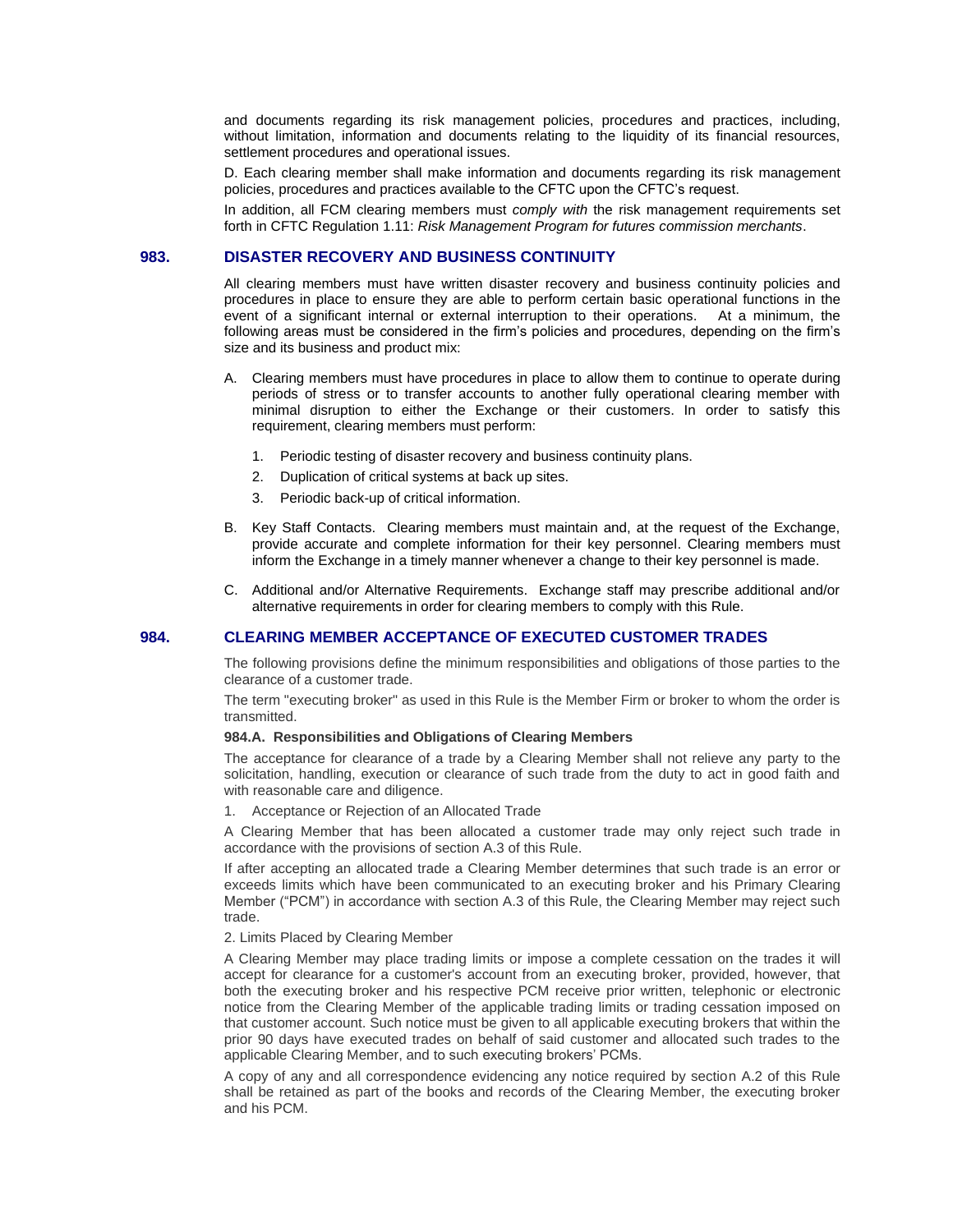### 3. Trade Rejection

A Clearing Member may only reject a trade that has been given up to it for clearance if: (1) the trade exceeds the trading limits established in accordance with section A.2 of this Rule for that customer and such limits have been communicated to the executing broker and his PCM in accordance with section A.2 of this Rule; or (2) the trade is an error for which the executing broker is responsible. If a rejected trade, or an unclaimed but pending trade, was allocated to the Clearing Member by the executing broker beyond the time period required under Rule 536.A, that fact shall be taken into consideration in any dispute between such Clearing Member and executing broker regarding such trade that is governed by Exchange Rules.

#### **984.B. Responsibilities and Obligations of Executing Brokers**

#### 1. Customer Order Placement

An executing broker will be responsible for determining that all orders received on behalf of a customer's account have been placed or authorized by the customer. Once an order has been accepted, a broker or the broker's clerk must:

- (a) confirm the terms of the order with the customer;
- (b) accurately execute the order according to its terms;
- (c) confirm the execution of the order to the customer as soon as practicable; and,

(d) transmit such executed order to the Clearing Member as soon as practicable in accordance with Exchange Rules and procedures.

#### 2. Use of Other Persons

Unless otherwise agreed in writing, the executing broker is allowed to use the services of another broker in connection with the broker's obligations under these Rules. The executing broker remains responsible to the customer and Clearing Member under these Rules.

3. Executing Broker Responsibility for Verifying Clearing Member Authorization

Prior to accepting and executing an initial order for any new customer account, the executing broker must confirm with such customer's Clearing Member by telephonic, electronic or written means that:

- (a) the customer has a valid account with the Clearing Member;
- (b) the account number;
- (c) the brokerage rate; and

(d) the customer is authorized by the Clearing Member to place orders with the executing broker for that specific account.

The executing broker shall retain as part of his books and records a copy of the authorization received from the Clearing Member, or the specifics of the telephonic confirmation, which includes the name of the Clearing Member representative, date, time and any other relevant information. The falsification of such information shall be the basis for disciplinary action.

In the absence of a written give-up agreement among the executing broker, the Clearing Member and the customer, and if applicable, the customer's authorized trader, if a broker has neither executed trades on behalf of a particular customer nor allocated that customer's trades to a specific Clearing Member within the past 90 days, the broker shall not execute any trade for that customer for allocation to the Clearing Member without first confirming with the Clearing Member that the customer remains active and that the broker continues to be authorized to execute trades on behalf of the customer.

Each executing broker shall ensure that every Clearing Member to which he allocates trades: (1) has received current telephonic and electronic contact information for the executing broker and his PCM; and (2) is immediately informed of any change in the broker's PCM.

For purposes of providing any notice required under this Rule, a Clearing Member may rely upon the most recent telephonic and electronic contact information it received from the executing broker.

#### 4. Rejection of Customer Order

Where an executing broker has confirmed Clearing Member authorization to execute orders on behalf of a customer in accordance with this Rule 984, the broker may, in the broker's discretion, reject an order that the customer transmits to the broker for execution. The executing broker shall promptly notify the customer and the Clearing Member(s) of any such rejection.